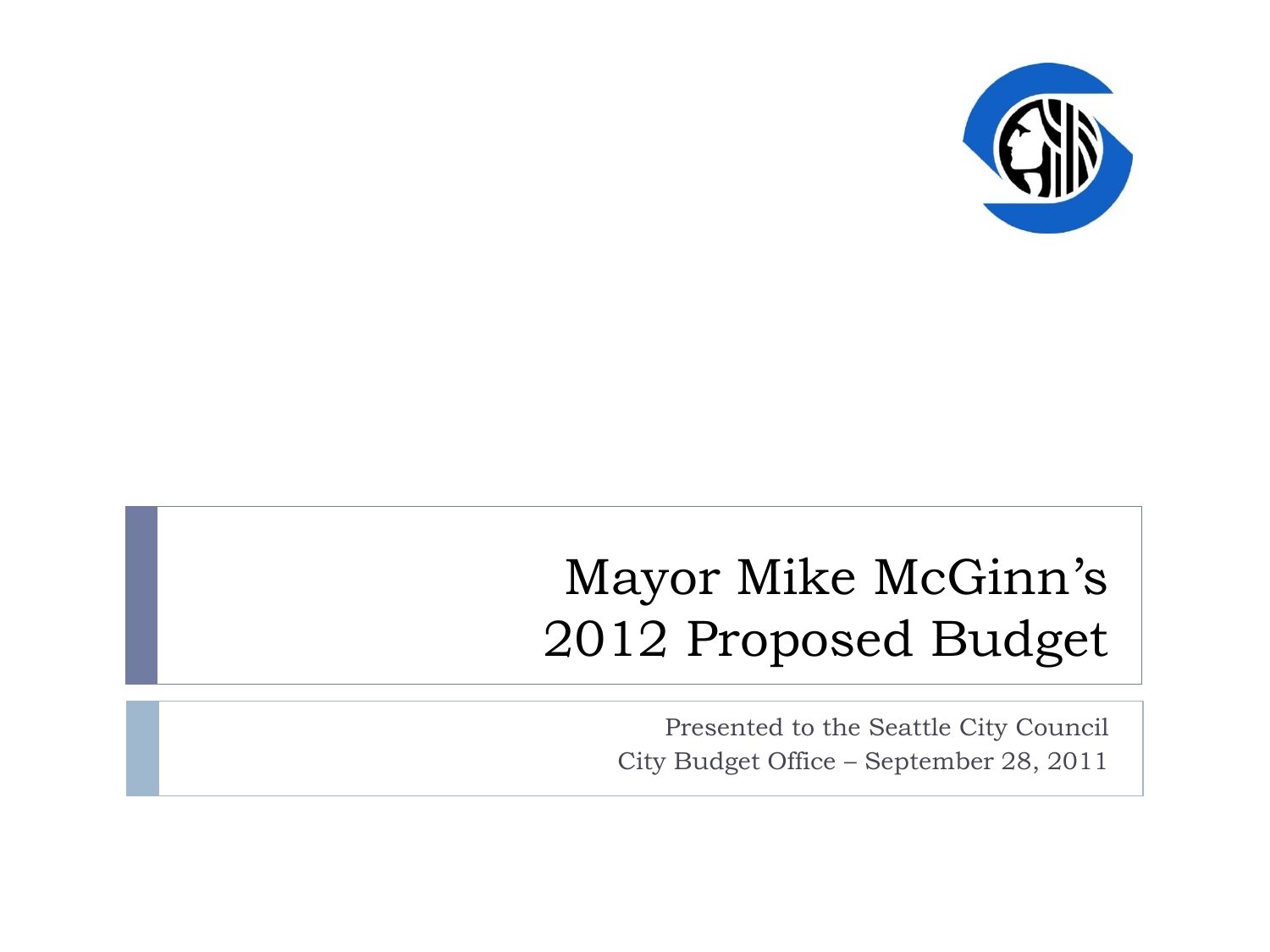# The Big Picture



2012 Proposed Budget totals \$4.2 billion; \$910 million of which is in the General Fund General Fund is 1.3% (\$12 million) smaller than the 2012 Endorsed Budget

**2012 Proposed Expenditures - All Funds, \$4.2 Billion (in millions of dollars)**

**Proposed General Fund Expenditures - \$909.9 Million (in millions of dollars)**

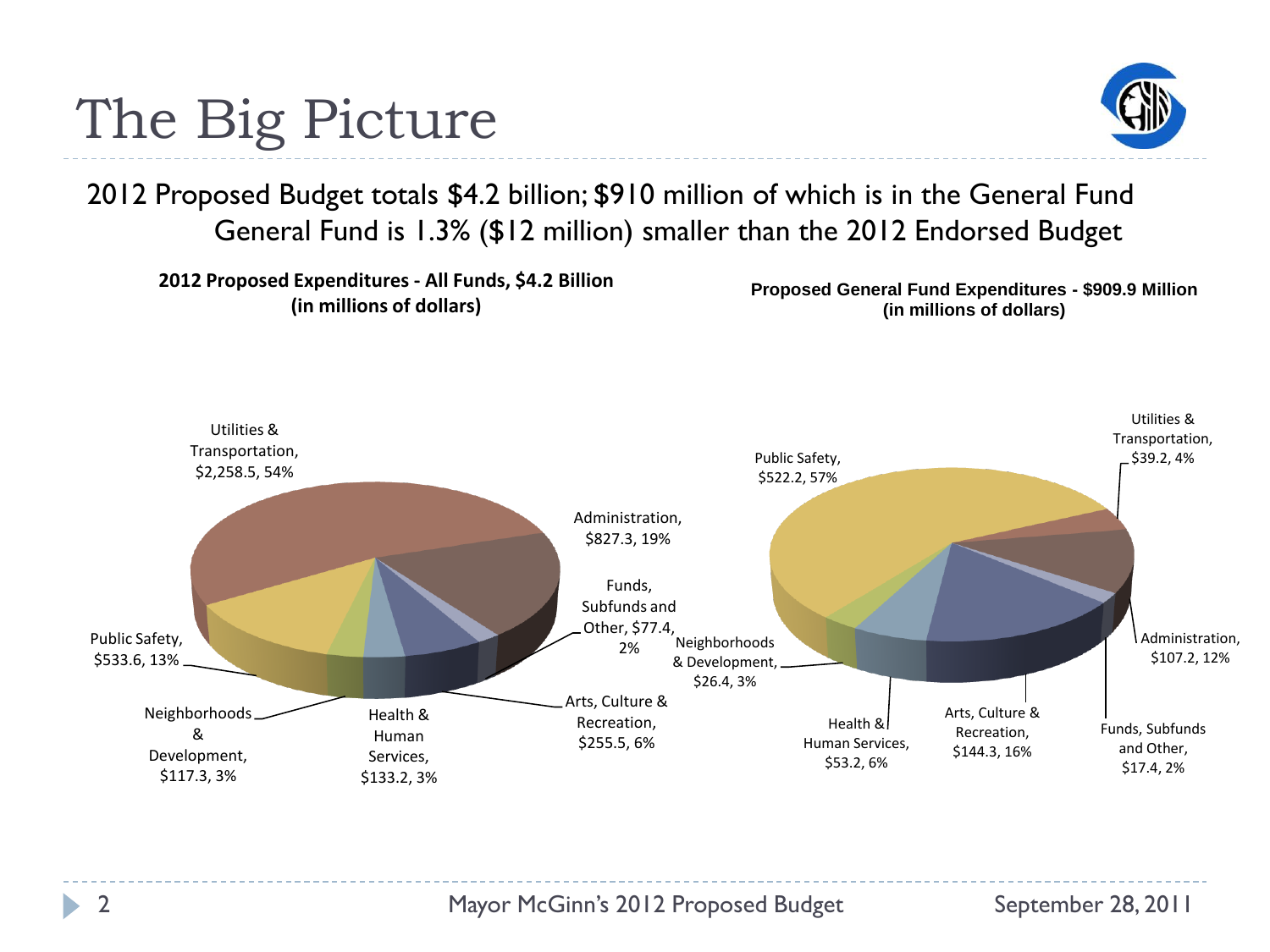

Region is growing faster than the U.S. and Washington

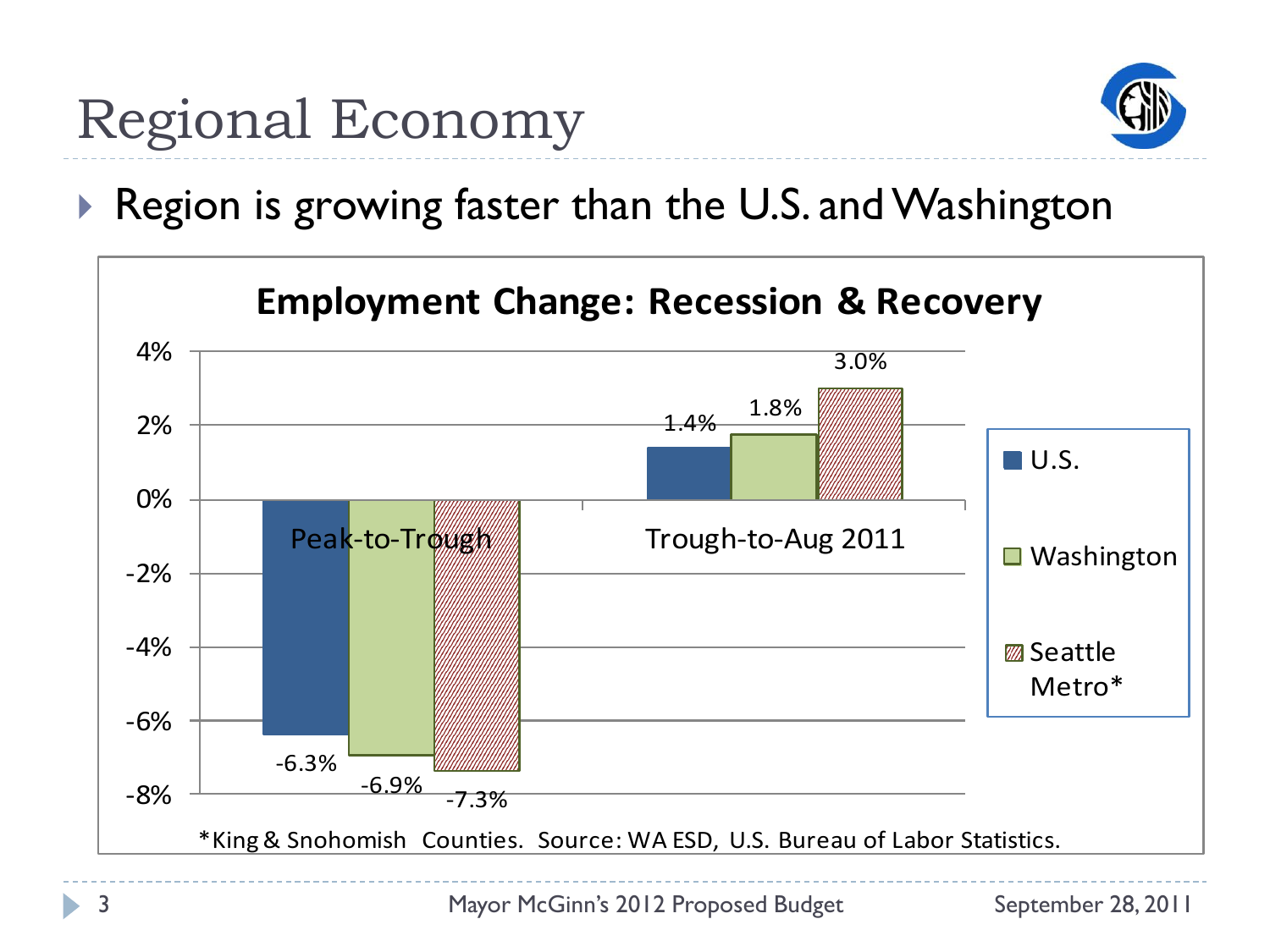

#### ▶ Washington employment growth centered in Seattle MSA

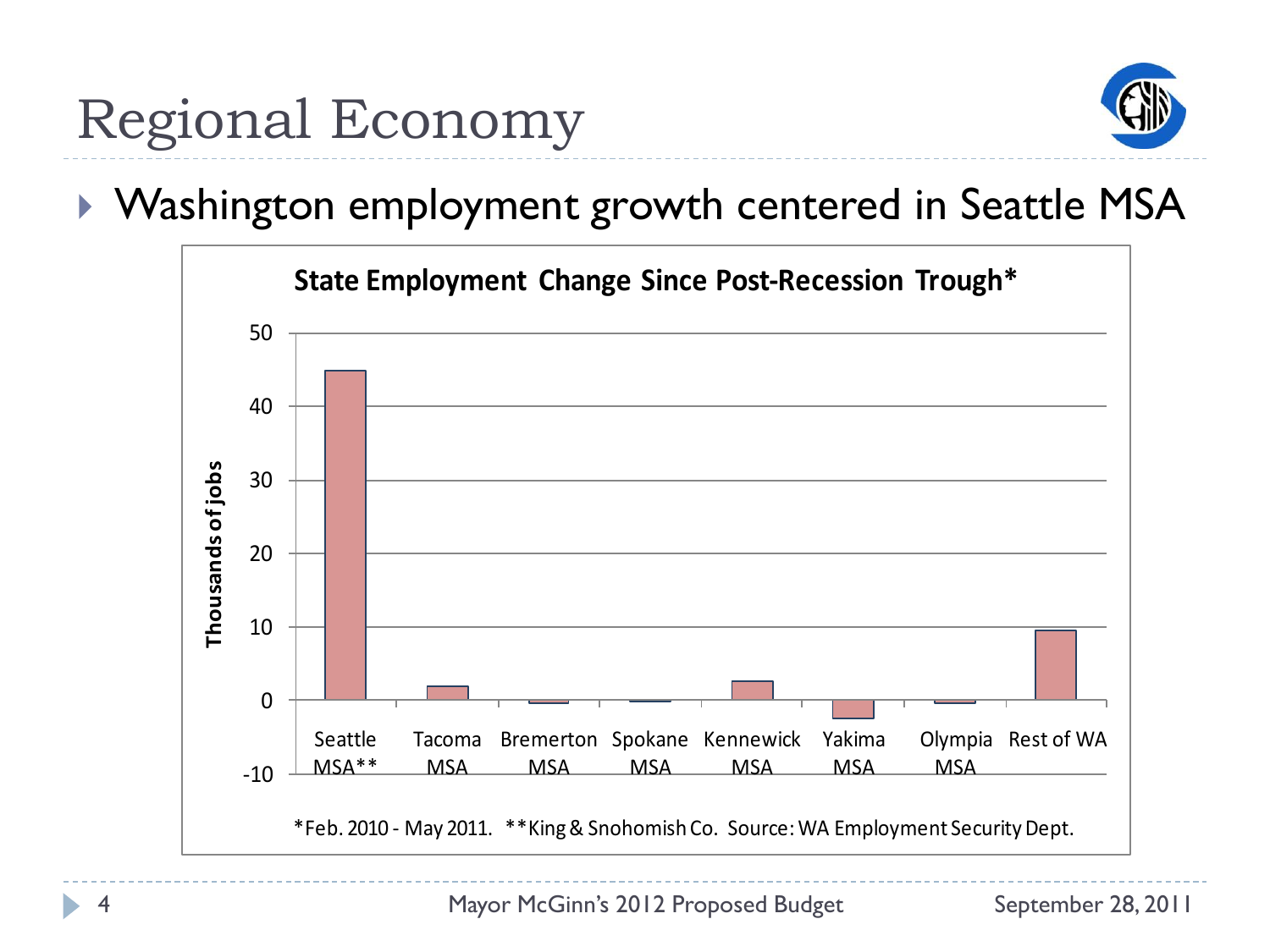# Regional Economy



▶ Metro Area\* lost 8.2% of jobs (approximately 121,800 jobs) during the recession, but has since gained back approximately 55,500 jobs

\*King & Snohomish Counties

| <b>Seattle Metro Area Employment Change for Selected Industries:</b><br>Increase from post-recession trough |        |  |  |
|-------------------------------------------------------------------------------------------------------------|--------|--|--|
| Aerospace                                                                                                   | 5,300  |  |  |
| <b>Retail trade</b>                                                                                         | 7,700  |  |  |
| Software publishers                                                                                         | 2,500  |  |  |
| Professional, scientific, technical services                                                                | 17,300 |  |  |
| <b>Health services</b>                                                                                      | 6,300  |  |  |
| Food services & drinking places                                                                             | 4,200  |  |  |
| Other                                                                                                       | 12,200 |  |  |
| Total private sector                                                                                        | 55,500 |  |  |
| Data are seasonally adjusted. Source: WA ESD.                                                               |        |  |  |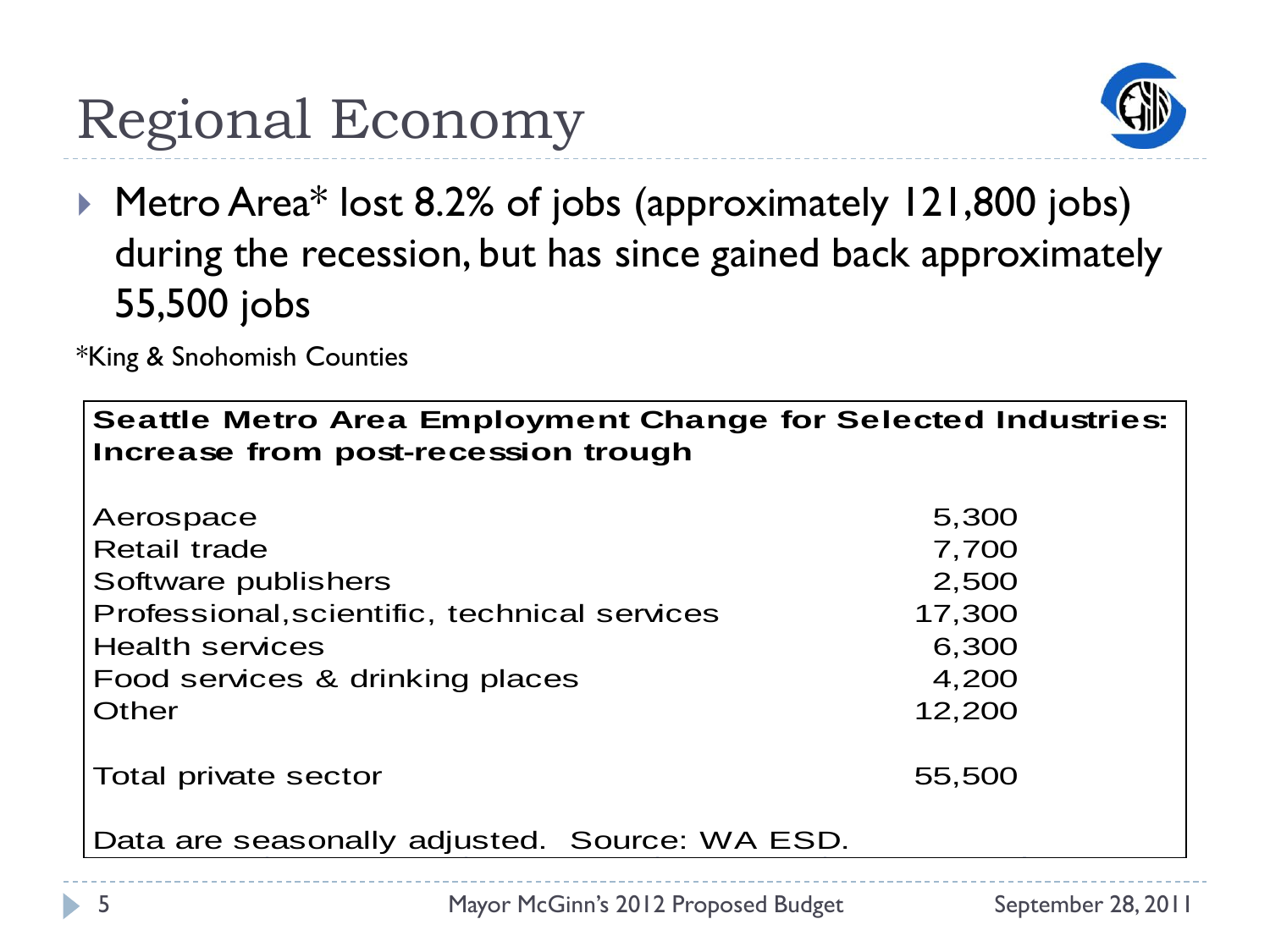

# B&O Tax: Change Since April

▶ B&O tax base has grown faster than was forecast in April



Year-over-year growth rate of B&O tax base: April forecast Actual Difference 2010 Q4 1.3% 2.7% 1.4% 2011 Q1 3.0% 6.2% 3.2%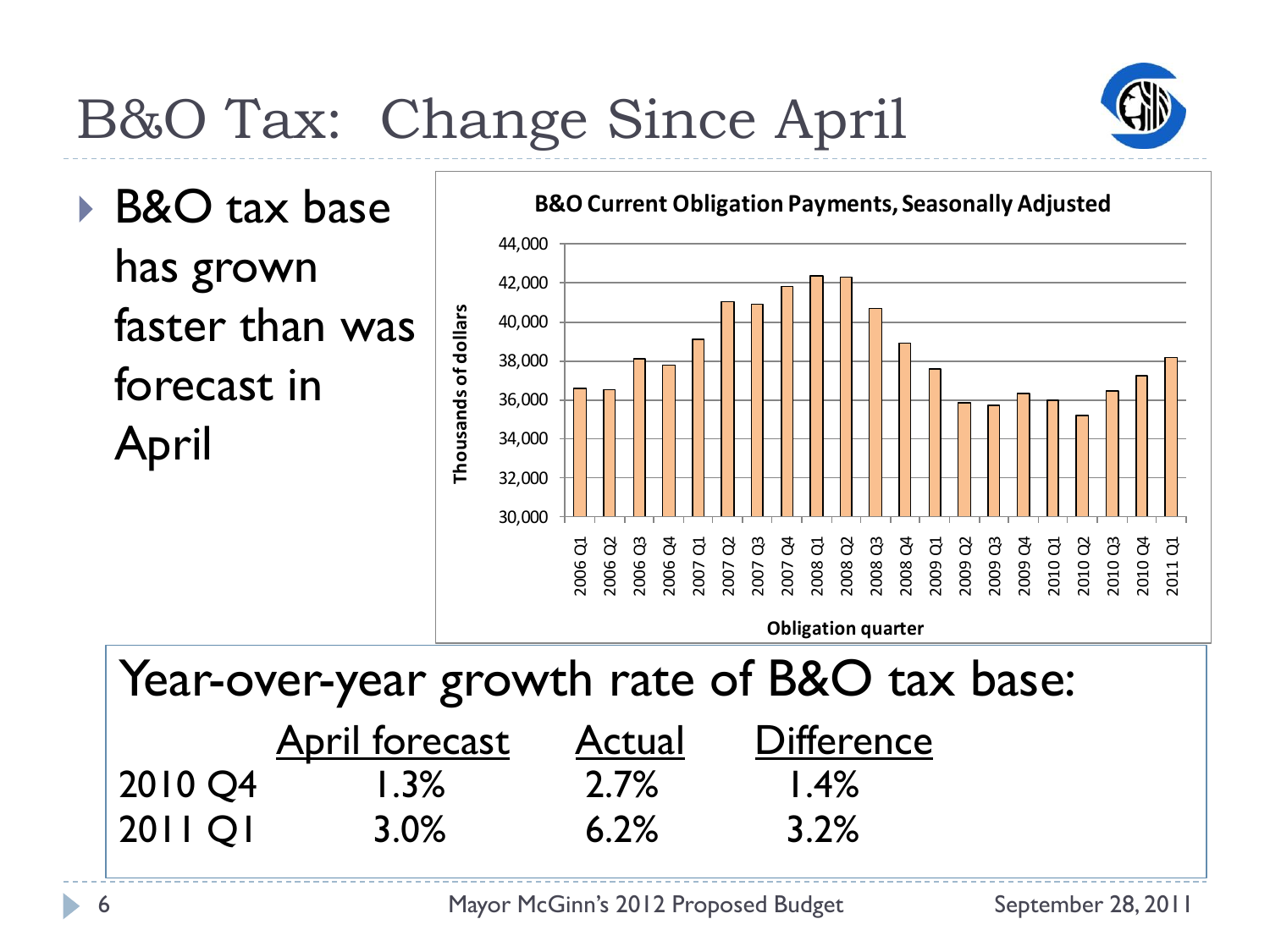# Sales Tax: Change Since April



- ▶ Revenue is \$3.2 mil. over forecast for Jan - May
- $\triangleright$  \$2.6 mil. is from WA tax amnesty
- **▶ \$600,000 due to** growth above forecast



- Amnesty also added approx. \$250,000 to criminal justice sales tax revenue
- ▶ Construction has been relatively flat since mid-2010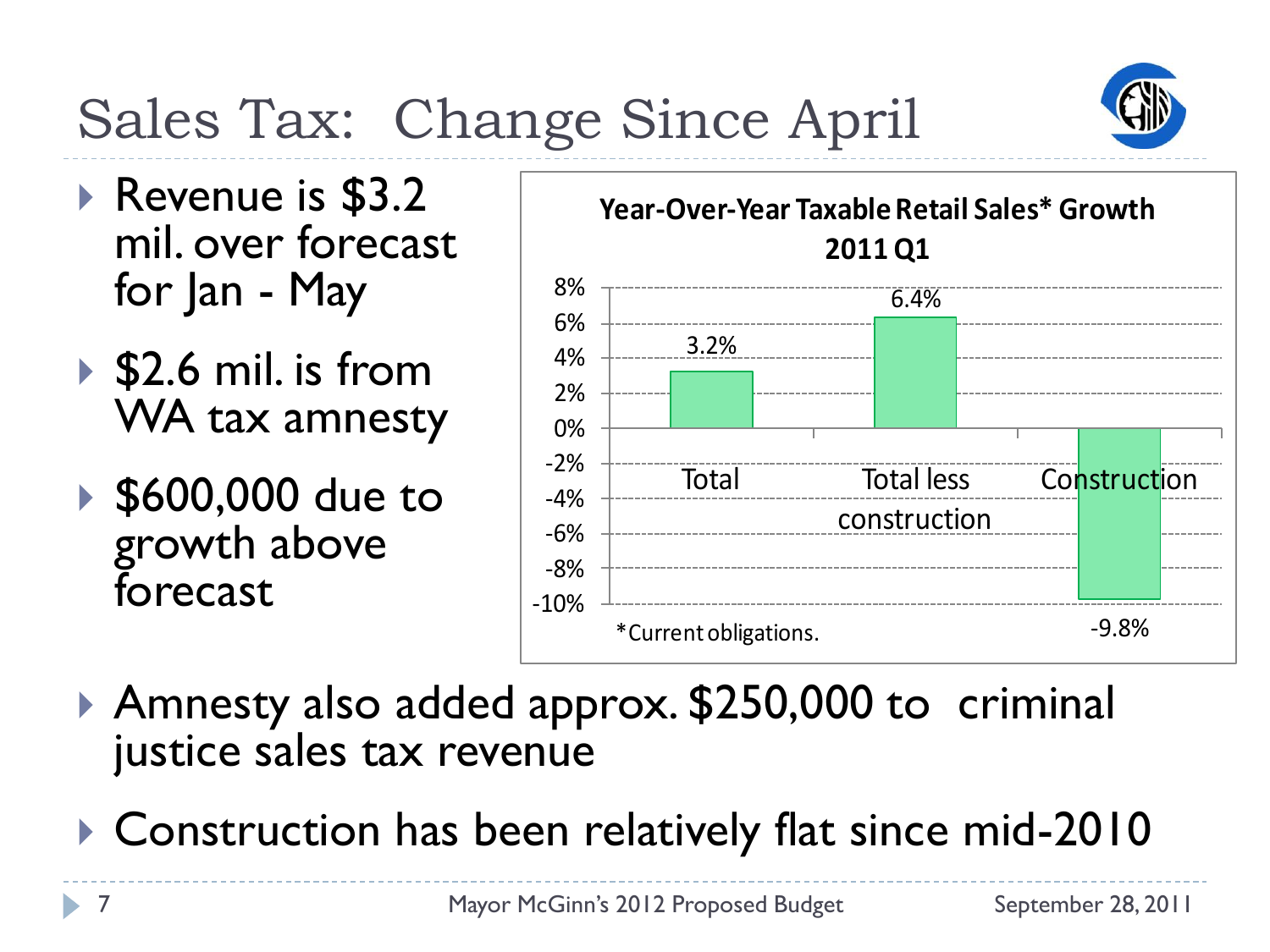

- Real\* growth during expansion periods:
- 1995-00 4.8%
- 2005-07 7.0%
- $\cdot$  2011-15 3.3%



#### \* Growth above the rate of inflation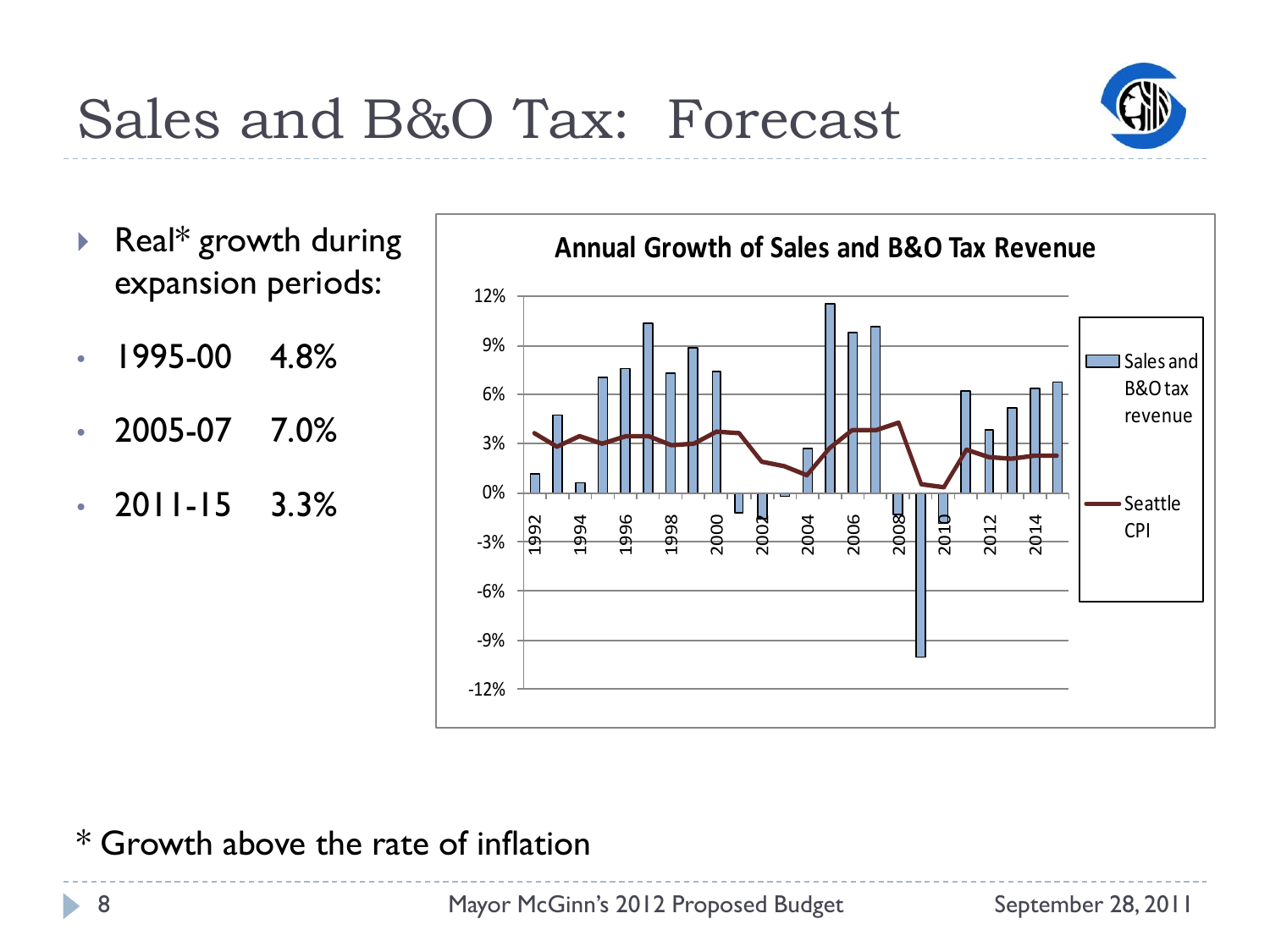

### **▶ Causes of recent** slowdown:

- Commodity price increases
- Japan earthquake
- More European debt troubles
- U.S. debt limit debate
- Concerns over global demand

#### **U.S. GDP Growth Forecasts**



9 Mayor McGinn's 2012 Proposed Budget September 28, 2011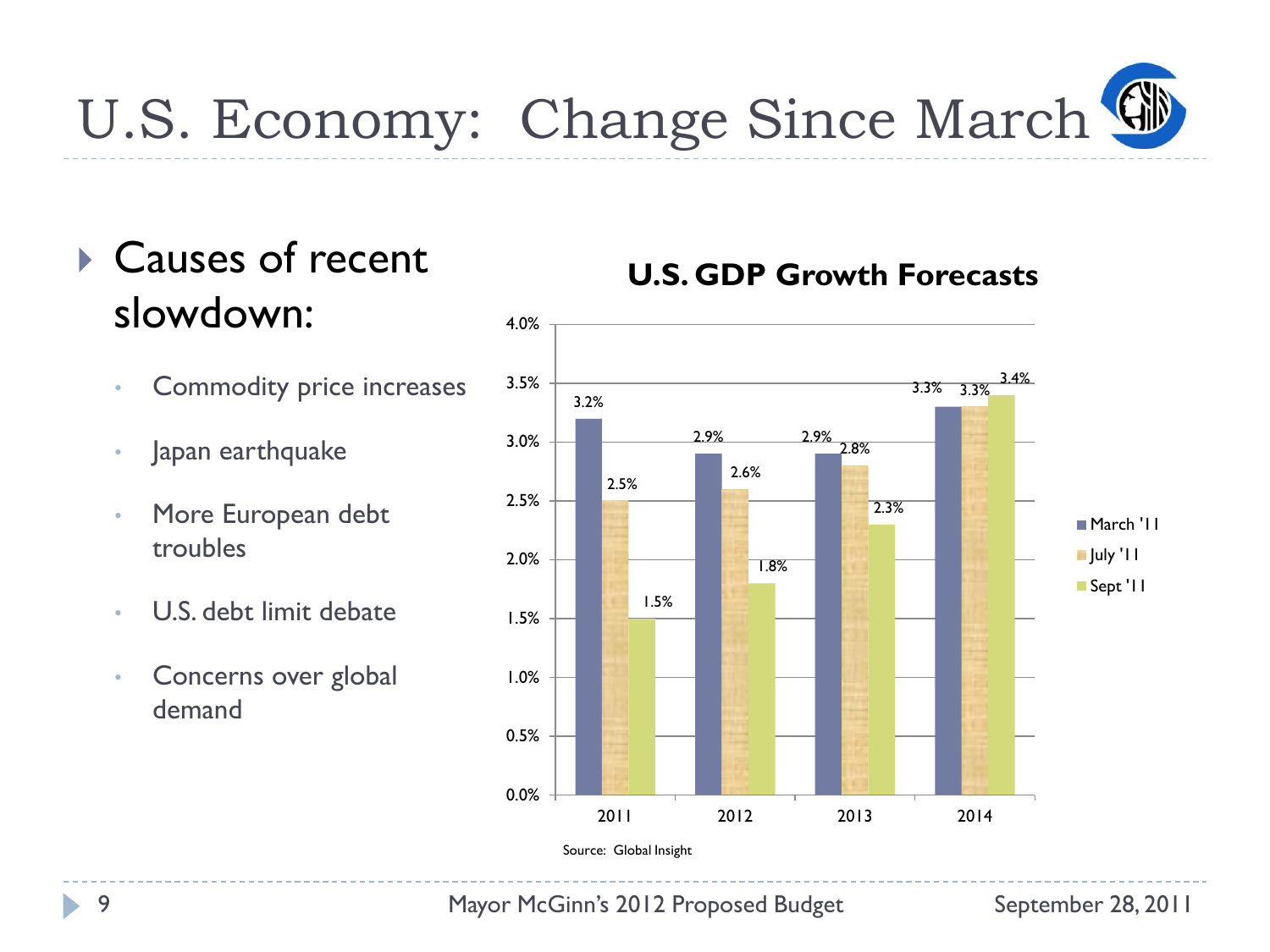# August Forecast & the 2012 Proposed Budget



- ▶ Slowing national and regional growth forecasts between March and July were countered by a local economy that generated greater than expected actual 2011 revenues
- ▶ Overall effect for balancing was modestly reduced revenues for the proposed budget relative to April
- ▶ National and regional forecasts and data subsequent to July, indicate further slowing and likely downward revisions in 2012 revenues
	- ▶ Question: How will the relative strength of the local economy withstand these new pressure? Data through September will help inform this assessment.
- ▶ Probability of descending into a double-dip recession has increased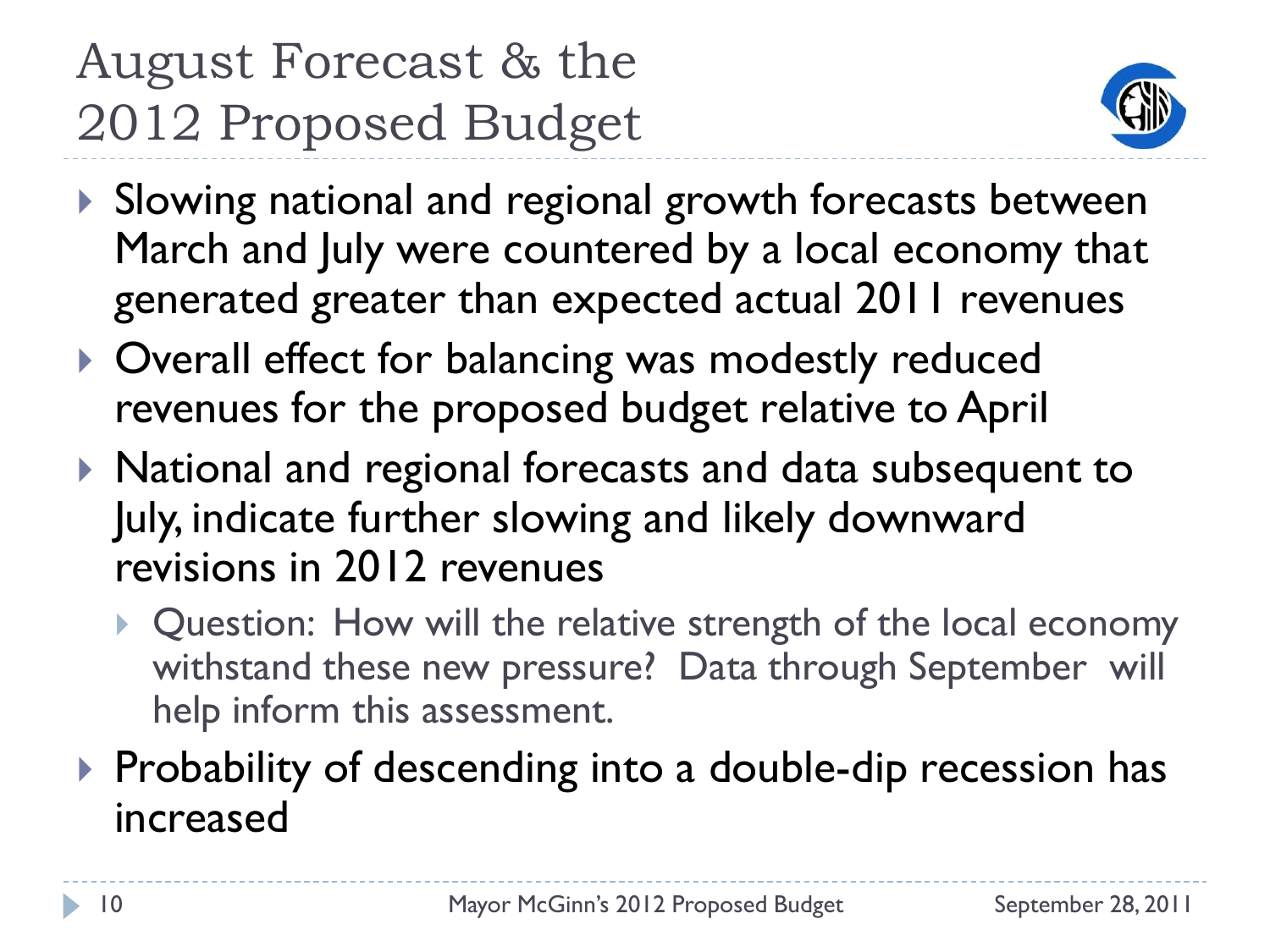# New Economic Reality

- General fund revenues growing at a subdued rate
	- Rate not sufficient to sustain existing services and respond to emergent needs
- ▶ 2012 is the fourth consecutive year of General Fund budget reductions
	- And, challenges are expected to persist into 2013 and 2014 as economic weakness continues



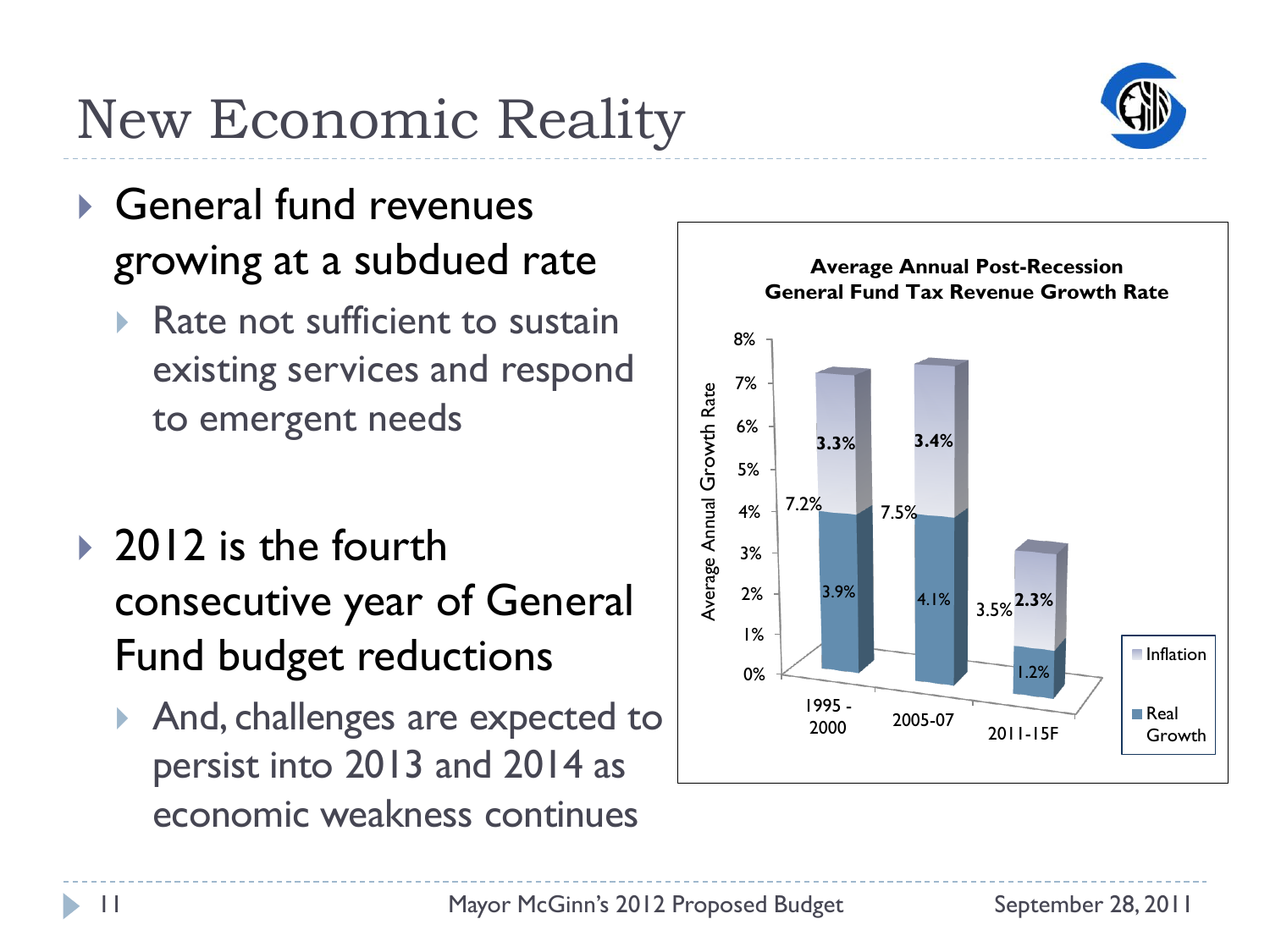New Economic Reality



▶ 2012 forecasted tax revenues are below the 2006 level and \$27 million below the 2007 peak

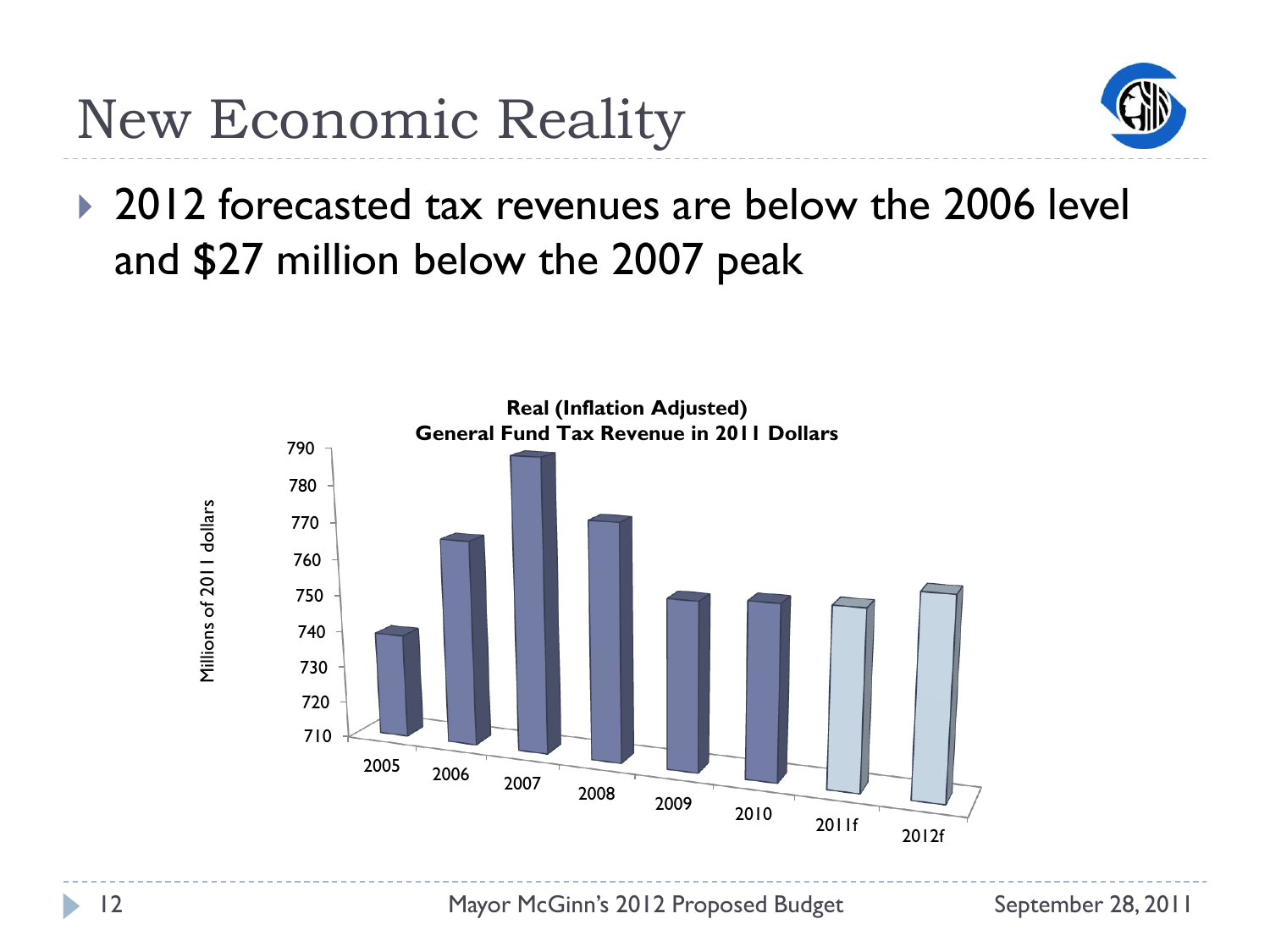

- ▶ The gap between revenues and expenditures in 2012 is \$25 million
	- Approximately \$7 million mitigated by better-than-anticipated 2011 fund balance
	- ▶ Results in a 2012 shortfall of \$18 million

### **Deficit drivers**

- ▶ Reduced parking meter revenue
- Reduced federal and state funding levels
- Cost drivers, such as higher-than-anticipated inflation, retirement costs, and other cost drivers
- ▶ Projected 2013 and 2014 shortfalls are \$32.8 million and \$39.2 million respectively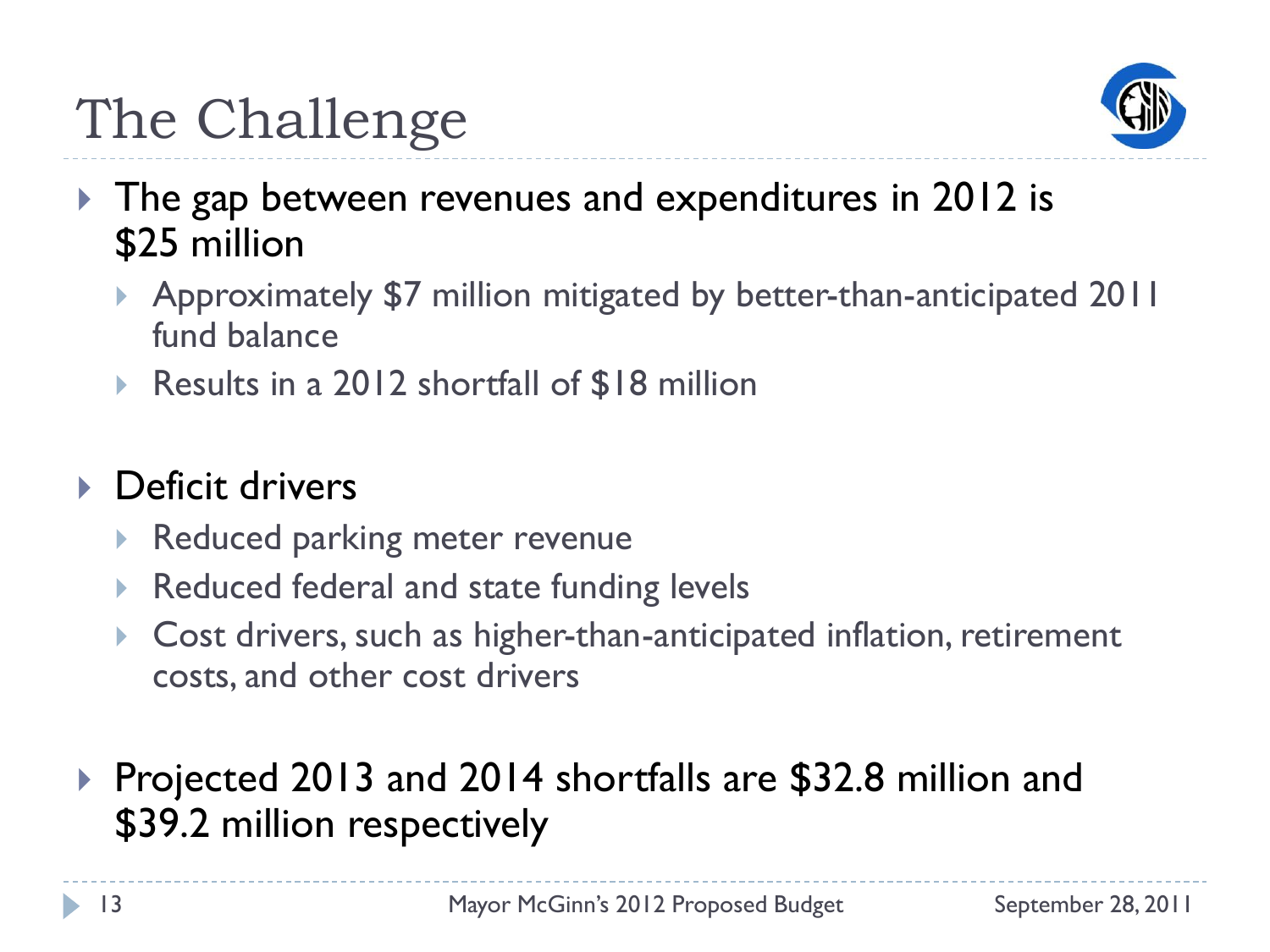

# Labor Impacts

- ▶ 2012 Proposed Budget eliminates 155 FTE
	- ▶ 96 are filled FTE
		- ▶ 82.4 FTE laid off and 13.4 FTE with reduced hours
		- ▶ 66% of the filled FTEs (66.5 FTE) are represented; lower percent than the represented share of the City workforce 76%
		- ▶ Layoffs effective January 3, 2012
- ▶ Budget adds 43 FTE, for a net total reduction of 112 FTE
	- 58% (24.8 FTE) of the added FTEs are in represented job classes
- ▶ Of the net positions eliminated, 19 FTE, or 17%, are senior-level positions
	- Considering senior level positions make up only 8.9% of the City workforce, a disproportionate number of the eliminated positions are from the senior-level ranks
	- Since 2010, the number of senior level positions has shrunk by 110 FTE, reflecting an emphasis on expanding spans of control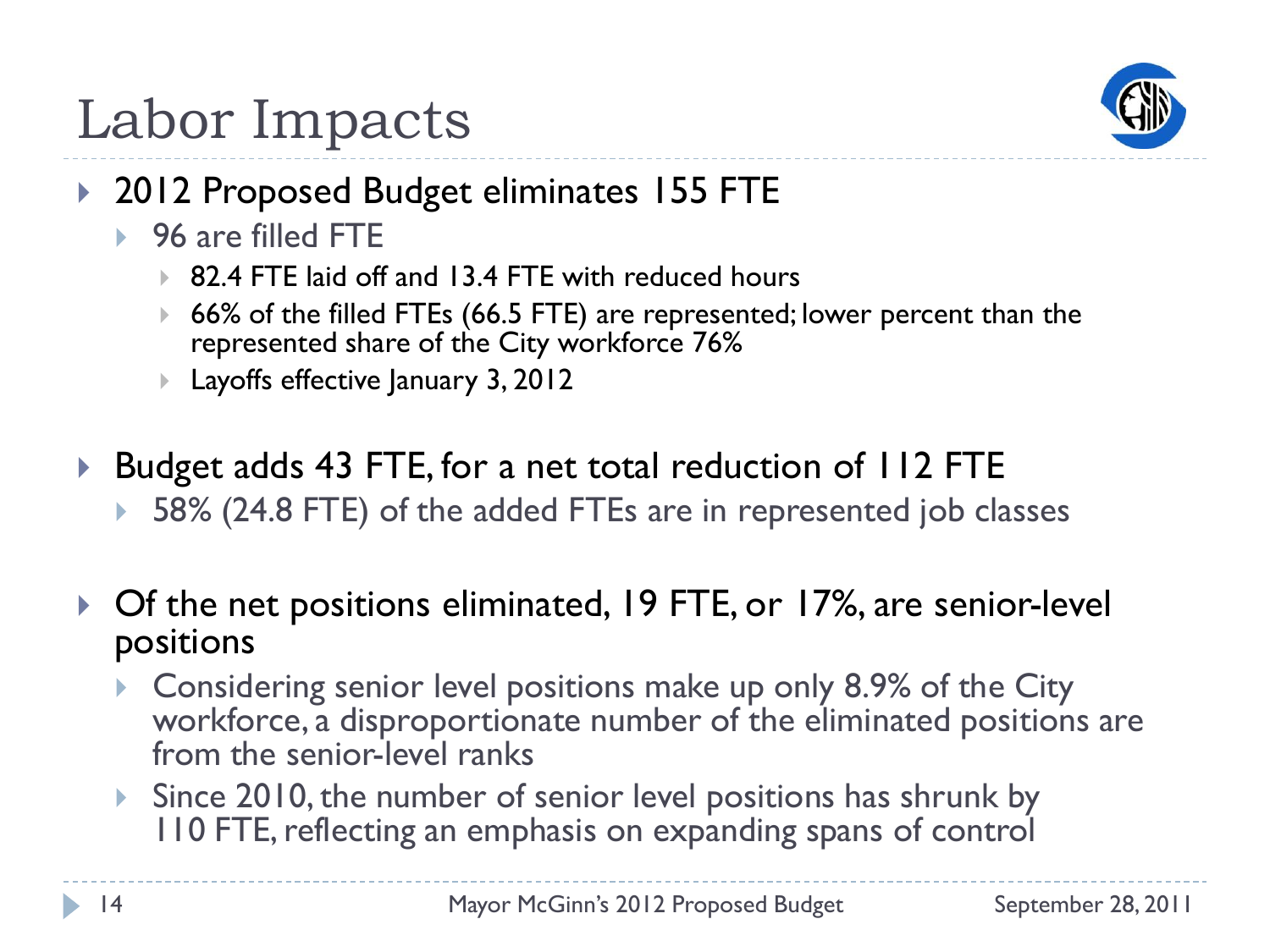Transforming How We Do Business



- ▶ Making incremental cuts on the margins risks degrading service quality
- Instead, the 2012 budget reflects a concerted effort to *reform, reorganize and reinvent* how the City does business to preserve direct services
	- Forges new partnerships
	- **Consolidates functions**
	- **Uses outcome data to strategically guide allocation of resources**
	- **Proactively manages labor costs**
	- Invests strategically to support City's priorities and to promote the City's long-term financial health
	- Strengthens long-term financial management practices and lays the foundation for addressing future challenges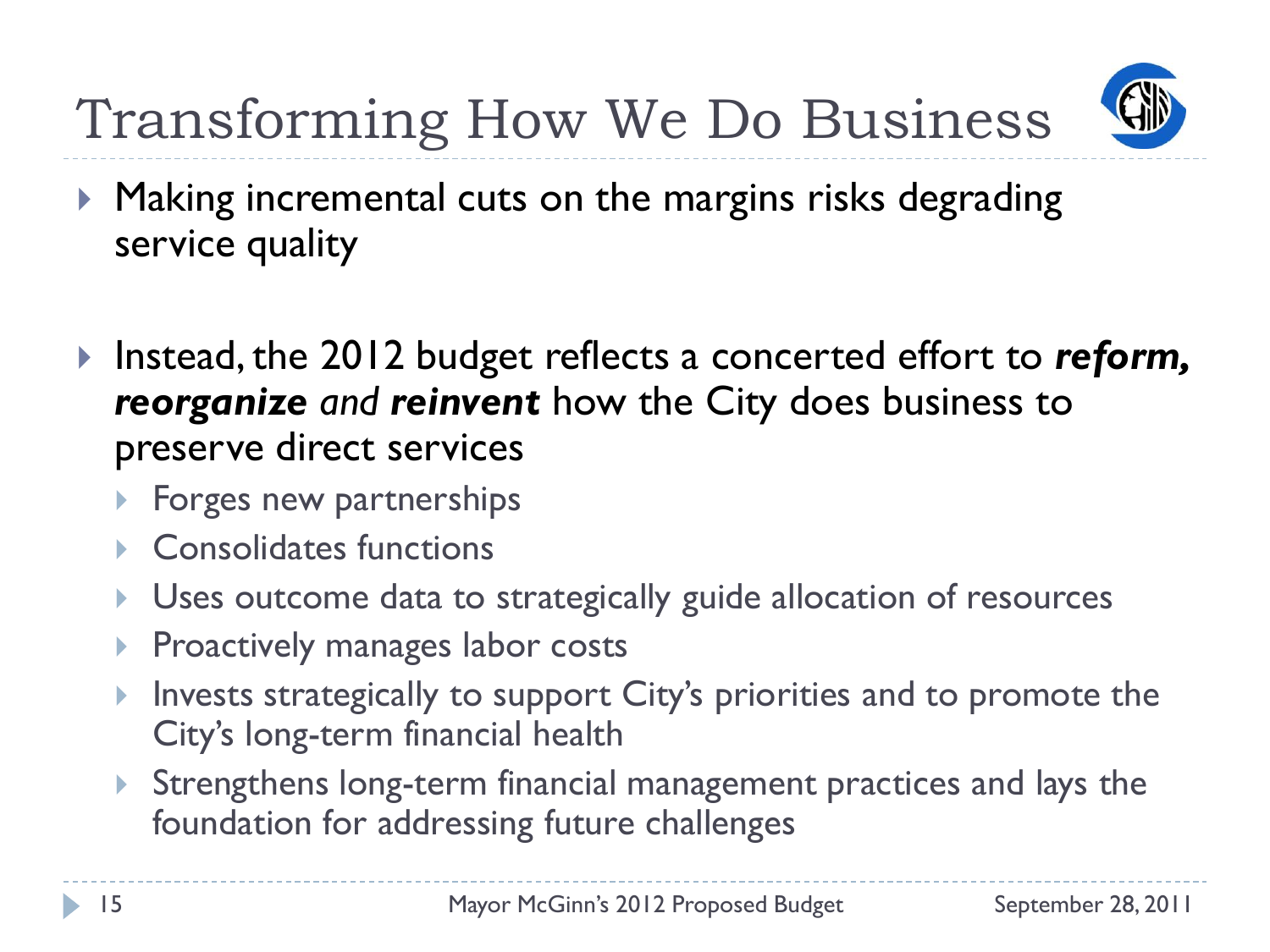

- This is by no means an "all cuts budget"
	- **Maintains commitments to public safety**
	- Library will continue 2011 hours of operations; collections budget maintained at the 2012 endorsed levels
	- Lifeguards will remain on beaches and all swimming pools will remain open; maintains 2011 operating hours for wading pools
	- **Funding for Human Services contracts remains at 2011 levels,** including money to backfill the loss of CDBG funding for homeless shelters
	- **Preserves investments in youth and job training programs**
	- **Makes modest increases in community grants and low-income** housing assistance
	- Allocates money to help provide more long-term financial stability for the General Fund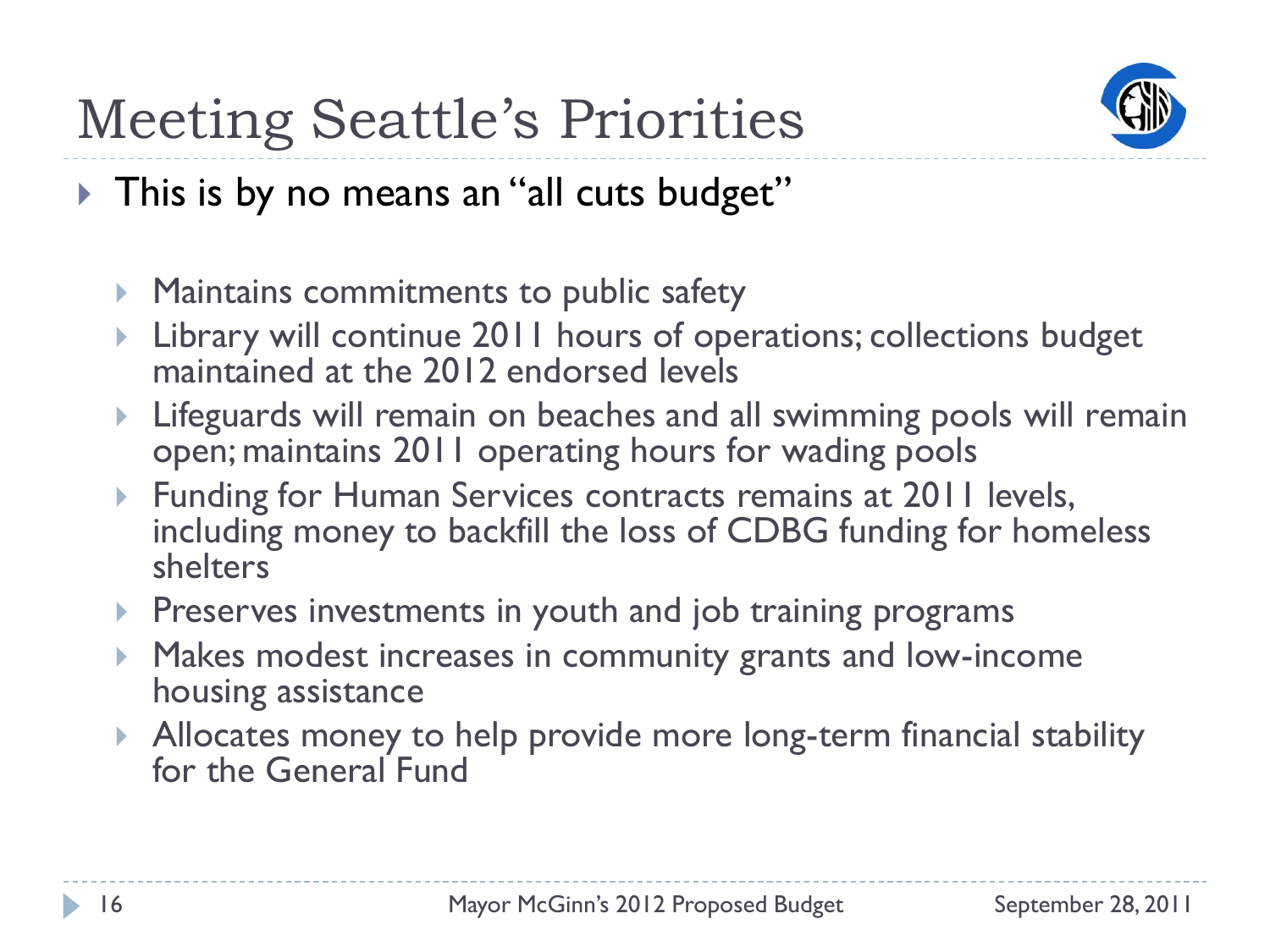Forging Partnerships: New Jail Contract



- $\blacktriangleright$  New long-term jail contract with King County will save the City \$5.3 million in 2012
	- **Lower booking fees**
	- **Avoiding transportation costs**
- ▶ Over the long term, the City can avoid building a new jail until at least 2030
	- It could cost the City \$200 million to site and build its own jail
	- ▶ Under the new contract, the City's costs for jail expansion, if needed, would be about \$6 million in today's costs
- Lower than anticipated jail population will save the City an additional \$700,000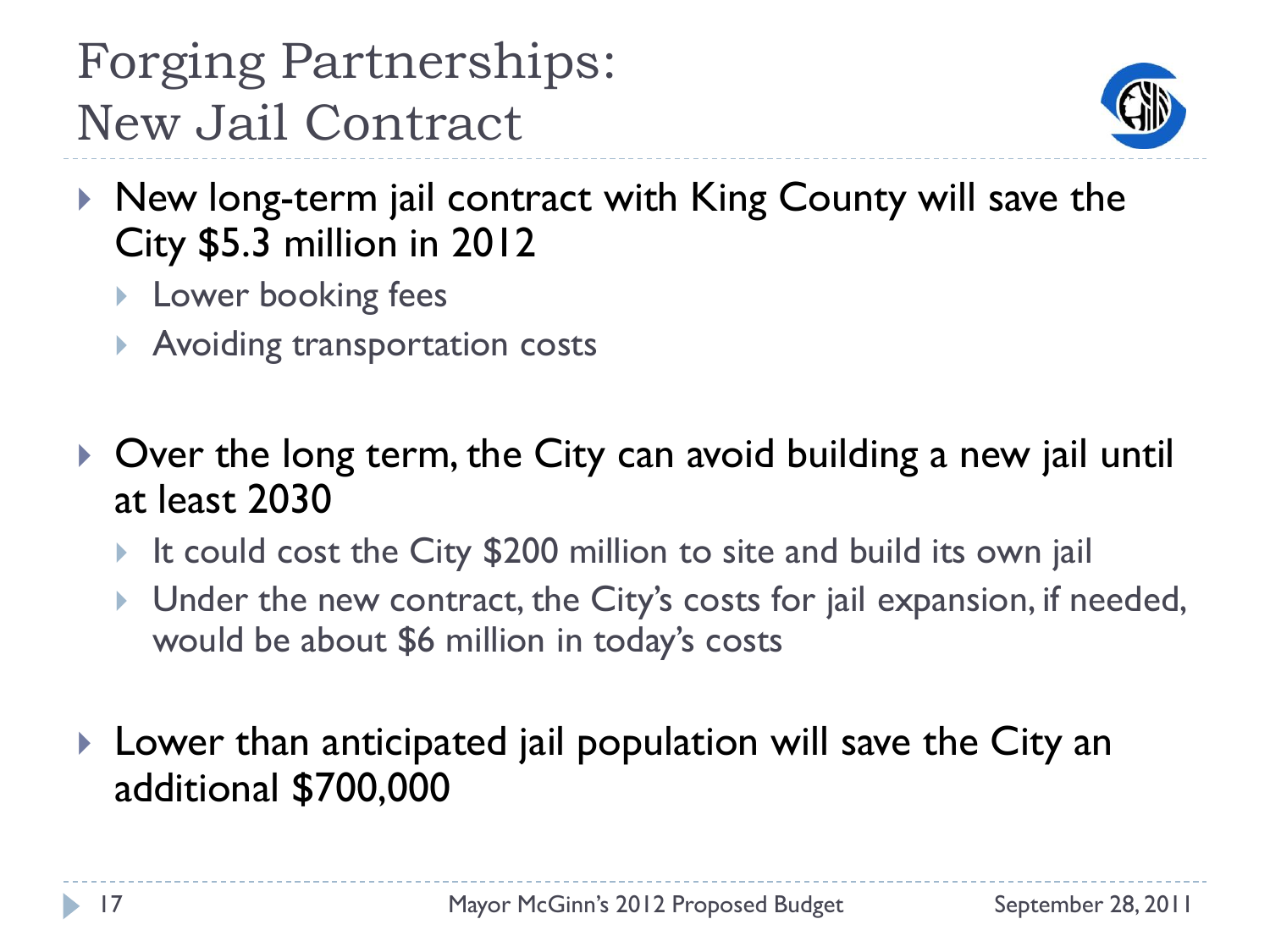### Consolidating Functions to Preserve Direct Services



- ▶ Builds on Mayor McGinn's success with the creation of the Department of Finance & Administrative Services (FAS)
	- Efficiencies have allowed FAS to reduce its workforce by 11%, or 61 positions, including 17 in the 2012 Proposed Budget, for a 2012 savings of \$1.6 million

#### ▶ Grant Consolidation

 Consolidating grant administration in the Department of Neighborhoods will allow the City to increase the amount dedicated to grants and decrease administrative costs

|                       | 2011          | 2012           |
|-----------------------|---------------|----------------|
| <b>Grant Awards</b>   | \$6.2 million | \$6.4 million  |
| <b>Overhead Costs</b> | \$1.5 million | $$1.1$ million |
| <b>Overhead Rate</b>  | 23.5%         | 17.8%          |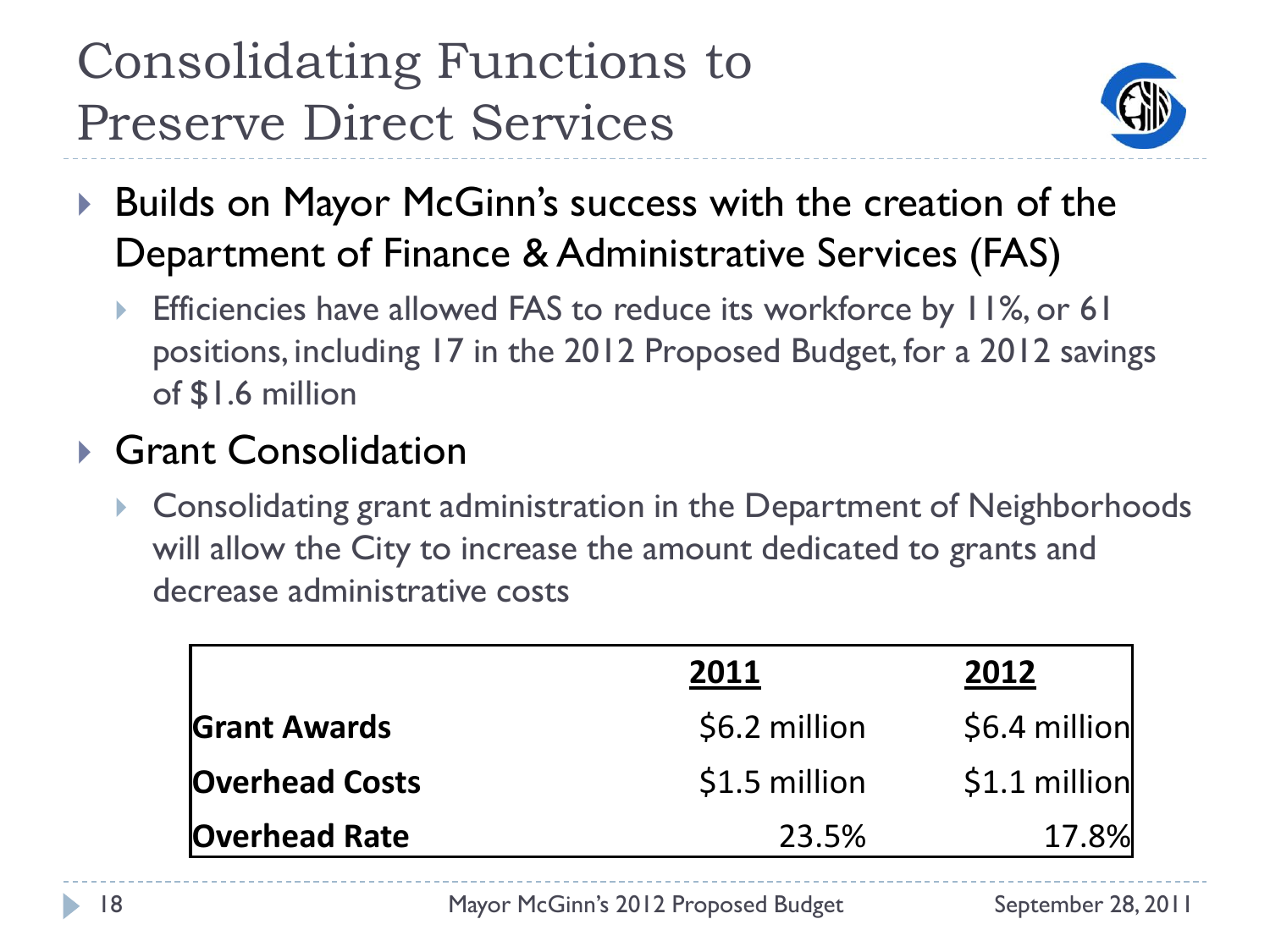Consolidating Functions to Preserve Direct Services



- ▶ Department of Housing & Economic Development
	- Aligns two elements critical to growing healthy & vibrant communities – access to affordable housing and job creation
	- **Capitalizes on similarities between the two functions. The seed Fig. 2** funding and financing tools provided by these functions improve the well-being of individuals and support the building blocks of a thriving community. Both receive CDBG funding.
	- $\triangleright$  Provides managerial and administrative savings
		- ▶ Saves \$338,000; \$210,00 of which is invested into low-income rental assistance programs, helping offset reductions in CDBG dollars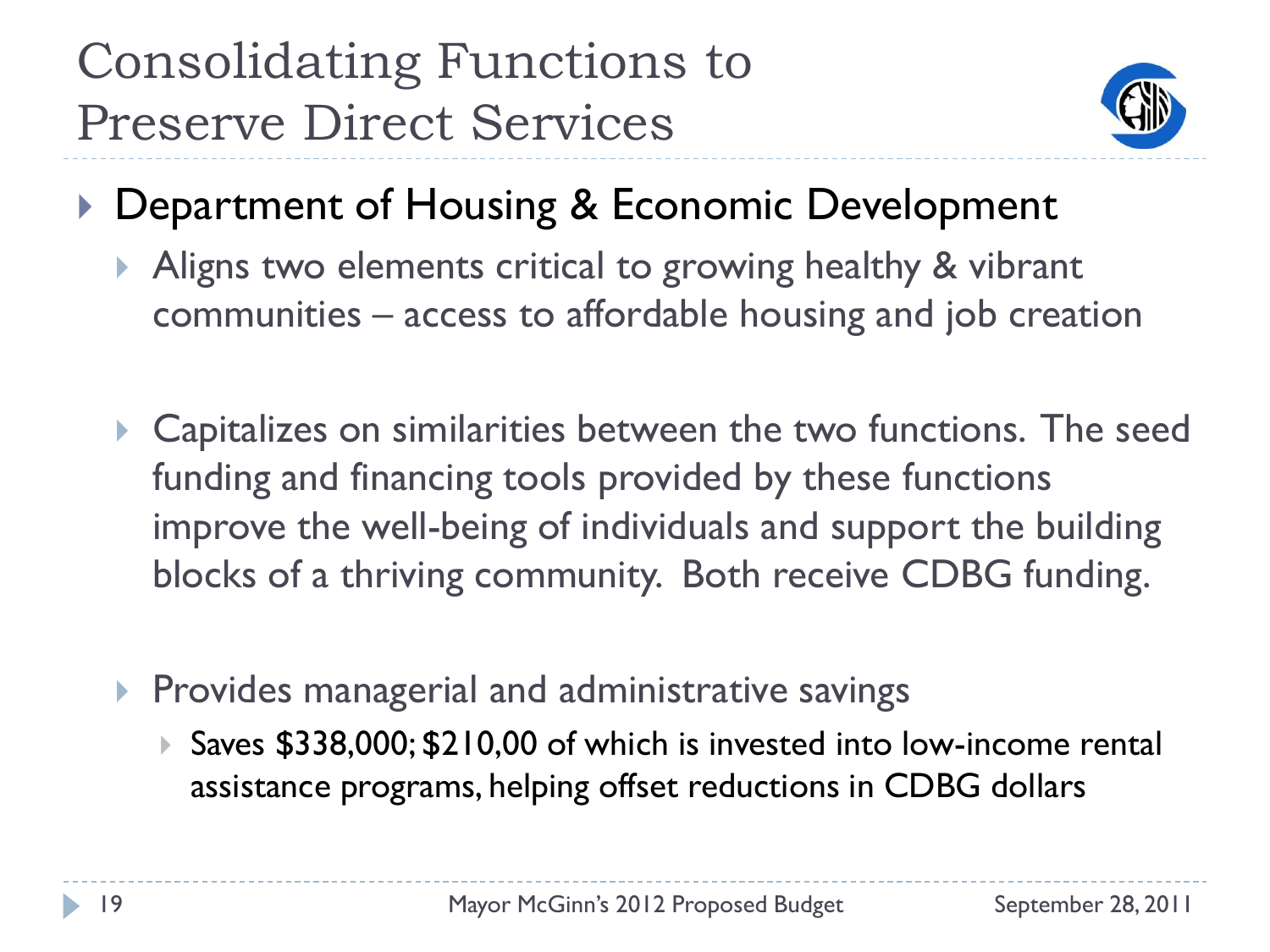# Consolidating Functions to Preserve Direct Services



- ▶ Merging administrative offices of the Civil Service Commission and the Public Safety Civil Service Commission
	- ▶ The City currently supports two administrative offices with two Executive Directors
	- By consolidating the administrative functions into one shared unit, the City can save more than \$50,000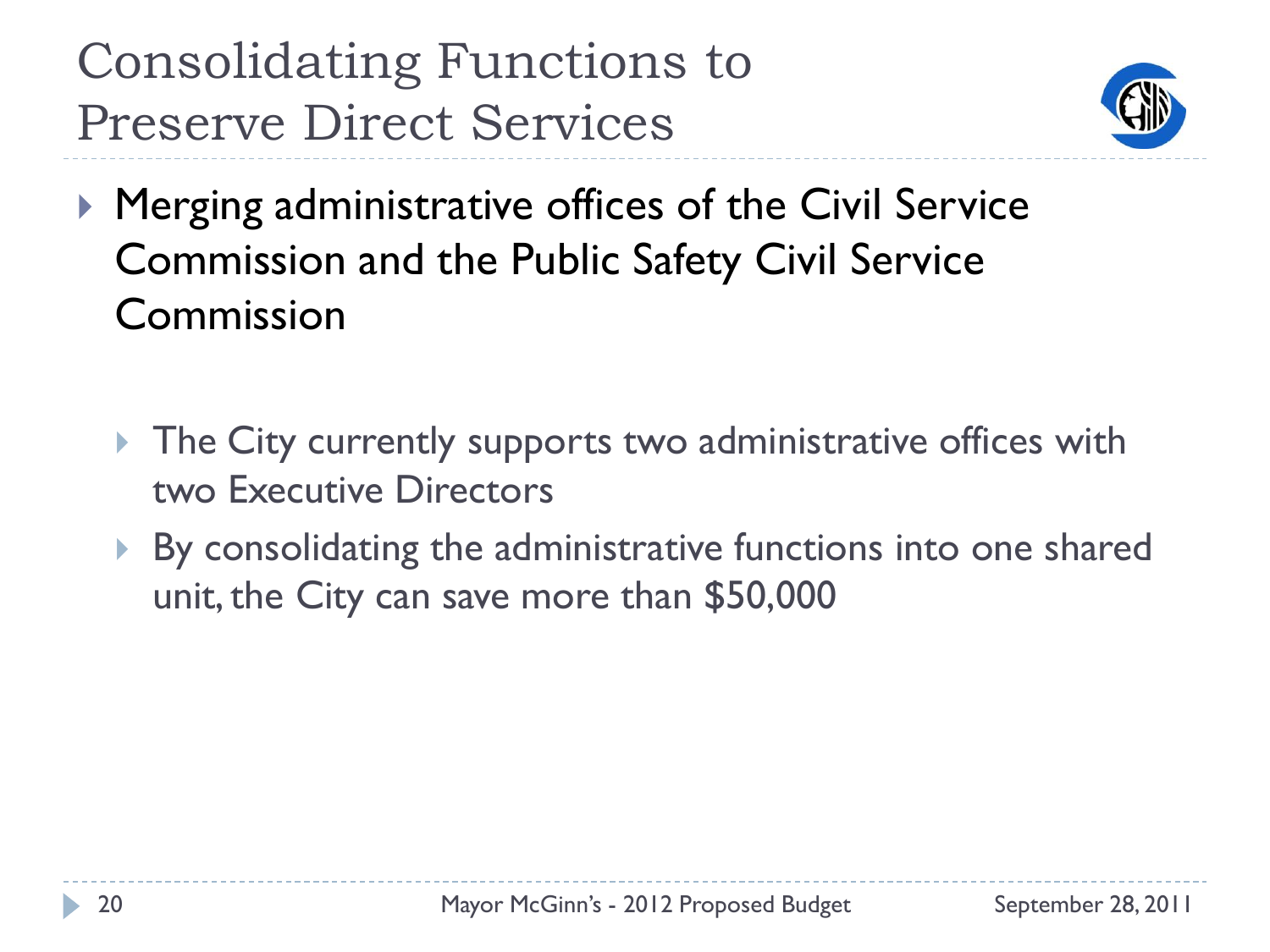# Measuring for Results: Community Center Staffing Model



- Utilization data informs how community centers will operate in 2012
	- $\blacktriangleright$  Heavily utilized centers will see increased hours in 2012; while centers with lower utilization rates will see reduced hours
	- By targeting hours to more heavily utilized centers, **the City will provide access to as many – if not more – people in 2012 as 2011**
	- $\triangleright$  New model will save the General Fund \$1.2 million

| <b>Geo Team 1</b>                       | <b>Geo Team 2</b>                   |
|-----------------------------------------|-------------------------------------|
| <b>Bitter Lake (1)</b>                  | Meadowbrook (1)                     |
| Loyal Heights (1)                       | Northgate (2a)                      |
| Green Lake (2a)                         | Rav-Eck (2a)                        |
| <b>Ballard (2b)</b>                     | Laurelhurst (2b)                    |
| Magnolia (2b)                           | <b>Magnuson (2b)</b>                |
|                                         |                                     |
| <b>Geo Team 3</b>                       | Geo Team 4                          |
| Garfield (1)                            | High Point (1)                      |
| Montlake (2a)                           | Delridge (2a)                       |
| Queen Anne (2a)                         | Hiawatha (2a)                       |
| Yesler (2a)                             | South Park (2a)                     |
| Miller (2b)                             | Alki (2b)                           |
|                                         |                                     |
| <b>Geo Team 5</b>                       | <b>Organizational Change</b>        |
| Jefferson (1)                           | <b>Southwest (Teen Center Only)</b> |
| Rainer (1)                              |                                     |
| IDCC(2b)                                |                                     |
| Van Asselt (2b)                         |                                     |
| <b>Rainer Beach</b> (due to come online |                                     |
| in 2013)                                |                                     |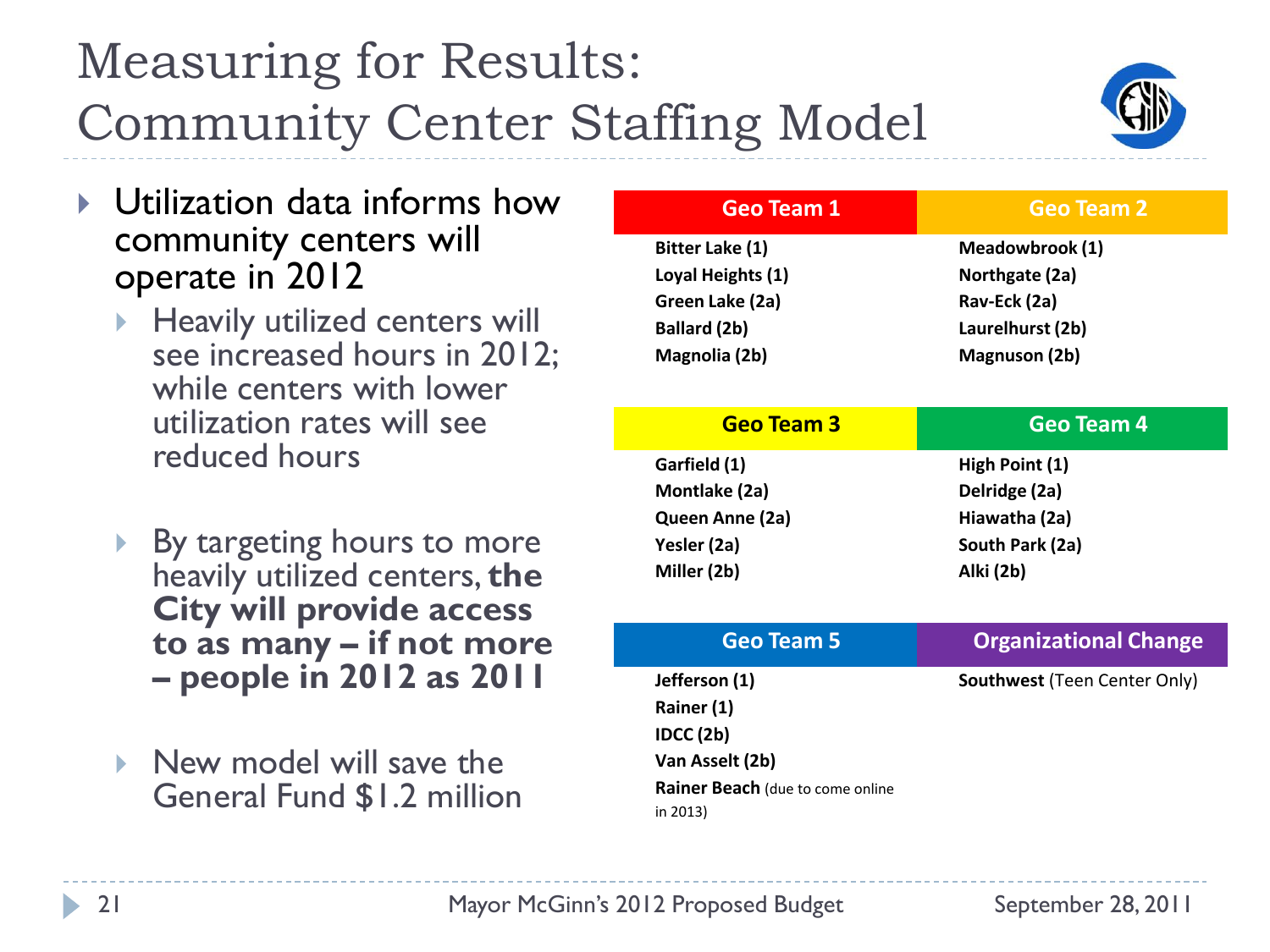# Measuring for Results: Seattle Police Department



▶ Even with lower staffing levels, Seattle Police Department is **exceeding** Neighborhood Policing Plan objectives

|                                     |                     |                       | As               |
|-------------------------------------|---------------------|-----------------------|------------------|
|                                     |                     |                       | Compared         |
|                                     |                     | <b>Actual Results</b> | to the NPP       |
|                                     | <b>NPP Goal</b>     | Through June          | Goal             |
|                                     |                     |                       | <b>Exceeding</b> |
| Priority 1 Call Response Time       | 7 minutes or less   | 6.3 minutes           | Goal             |
|                                     |                     |                       | <b>Exceeding</b> |
| Average Proactive Time Available    | 30% of On-Duty Time | 34% of On-Duty Time   | Goal             |
|                                     |                     |                       | <b>Meeting</b>   |
| Increased Number of Backup Vehicles | 10 Units Citywide   | 10 Units Citywide     | Goal             |

- ▶ Allows the City to save \$2.4 million in 2012 by continuing to hold 26 positions vacant
- ▶ Maintenance hiring will resume in 2012 to support a sworn police force of 1,301, with a near record 545 sworn officers dedicated to patrol functions
	- Will continue to closely monitor performance data and the department will adjust staffing allocations as needed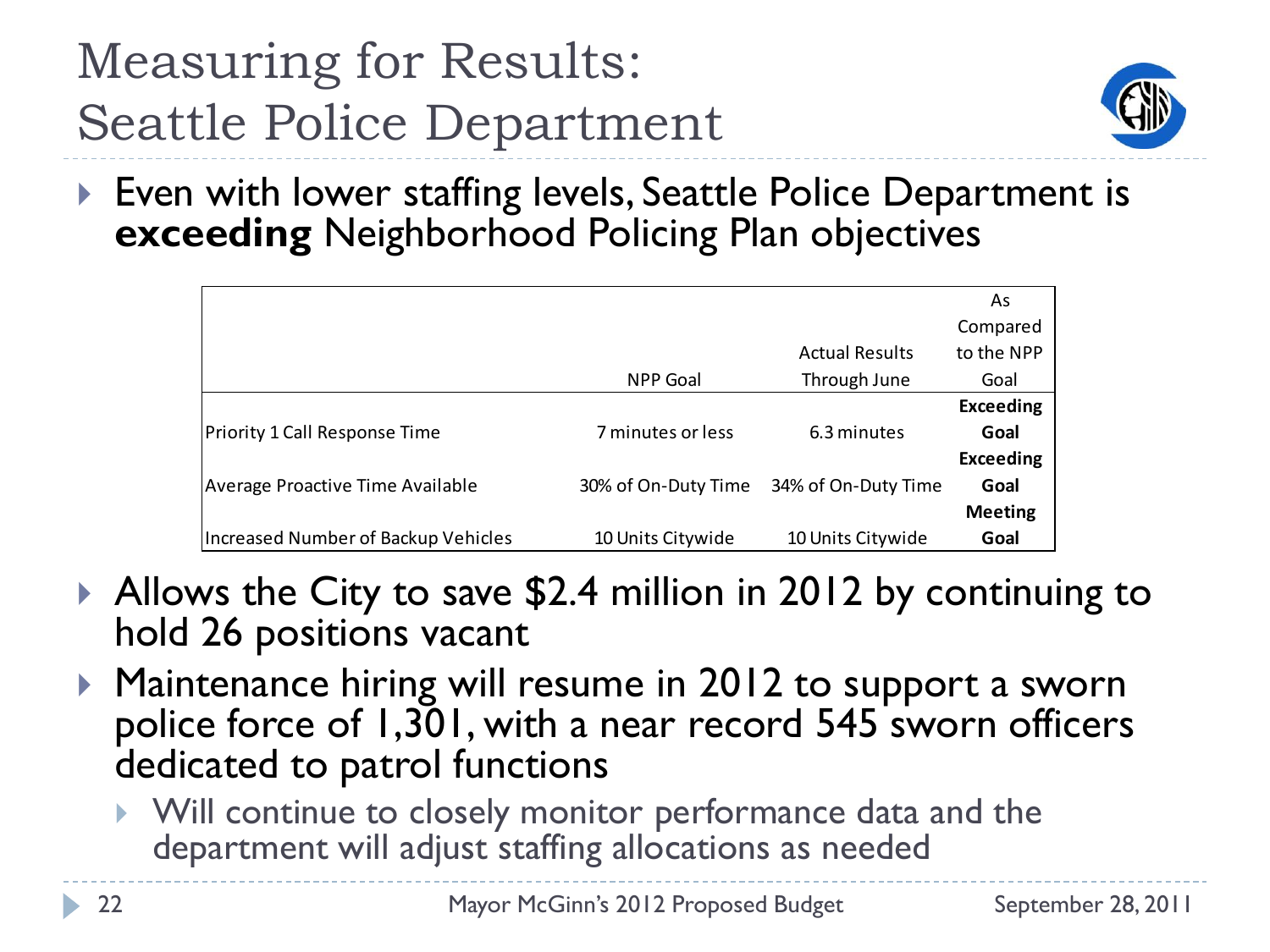# Measuring for Results: On-Street Paid Parking



- ▶ 2011 Performance-Based Parking Pricing Study informs 2012 adjustments to the paid on-street parking program
	- In neighborhoods where parking rates increased, City achieved its objective of creating 1 - 2 open spaces per block face
- ▶ For 2012, the Budget recommends the following changes
	- Geographic boundary adjustments
	- Rate changes
	- Time limit changes; including three-hour time limits after 5 p.m.
	- Pay-by-cellphone program
- ▶ Collective adjustments, including the loss of spaces as a result of the Alaskan Way Viaduct construction, result in a *\$7.5 million revenue decrease* from the Endorsed Budget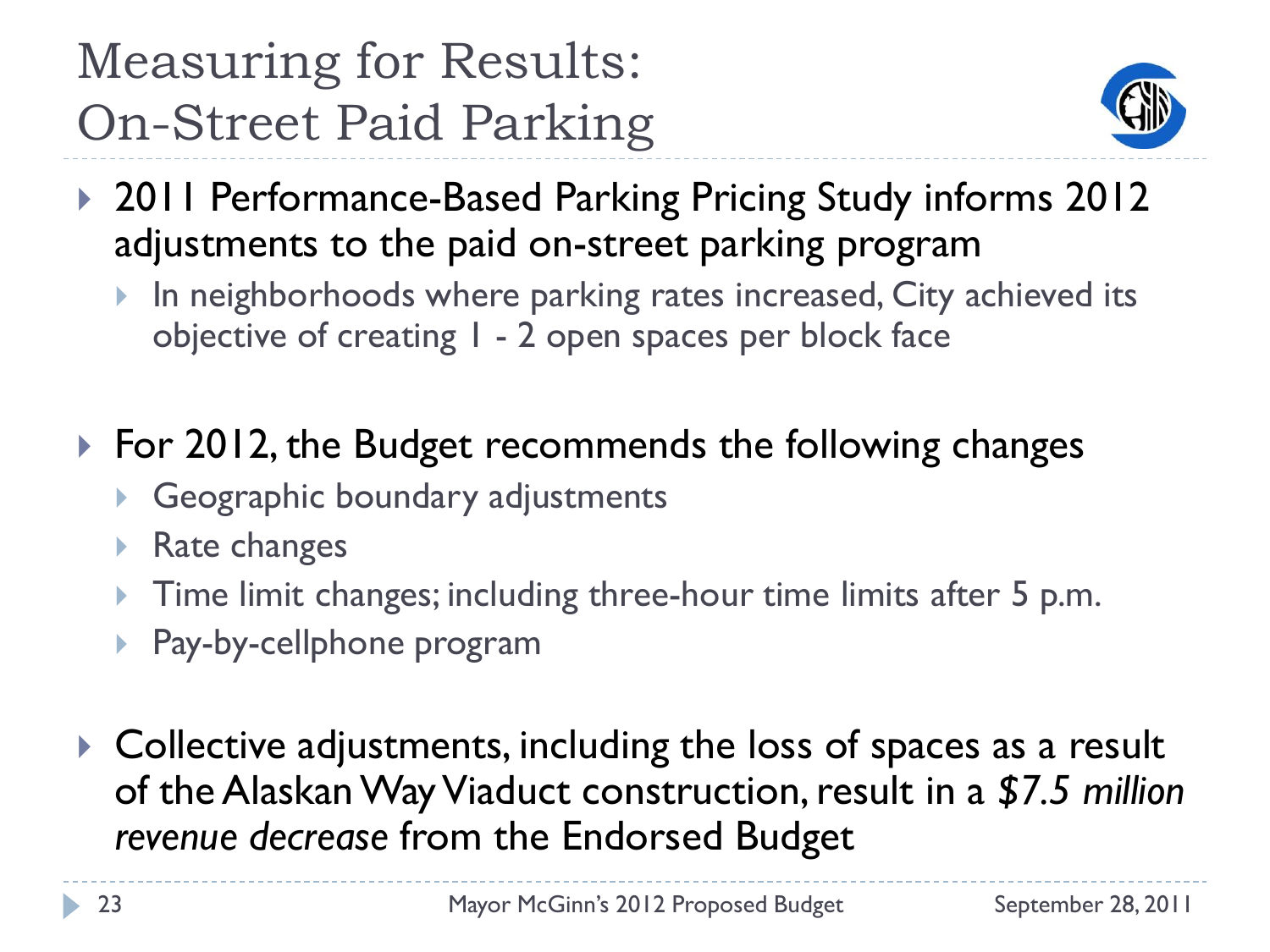# Measuring for Results: Expanded Use of Outcome Measures



- ▶ The City Budget Office will lead an effort, working with HSD, DON, and OFE, to develop an outcome-based tool to assess the effectiveness of investments
	- ▶ City spends more than \$85 million a year on 130 programs to support youth and families
	- Can tell you how many people are served, but *not* whether the investments achieve the intended outcomes
- Evaluate a small segment of youth and family investments that promote higher third grade reading achievement at Northgate Elementary School
- Once established, will form the basis of a broader outcomebased budgeting approach for other City investments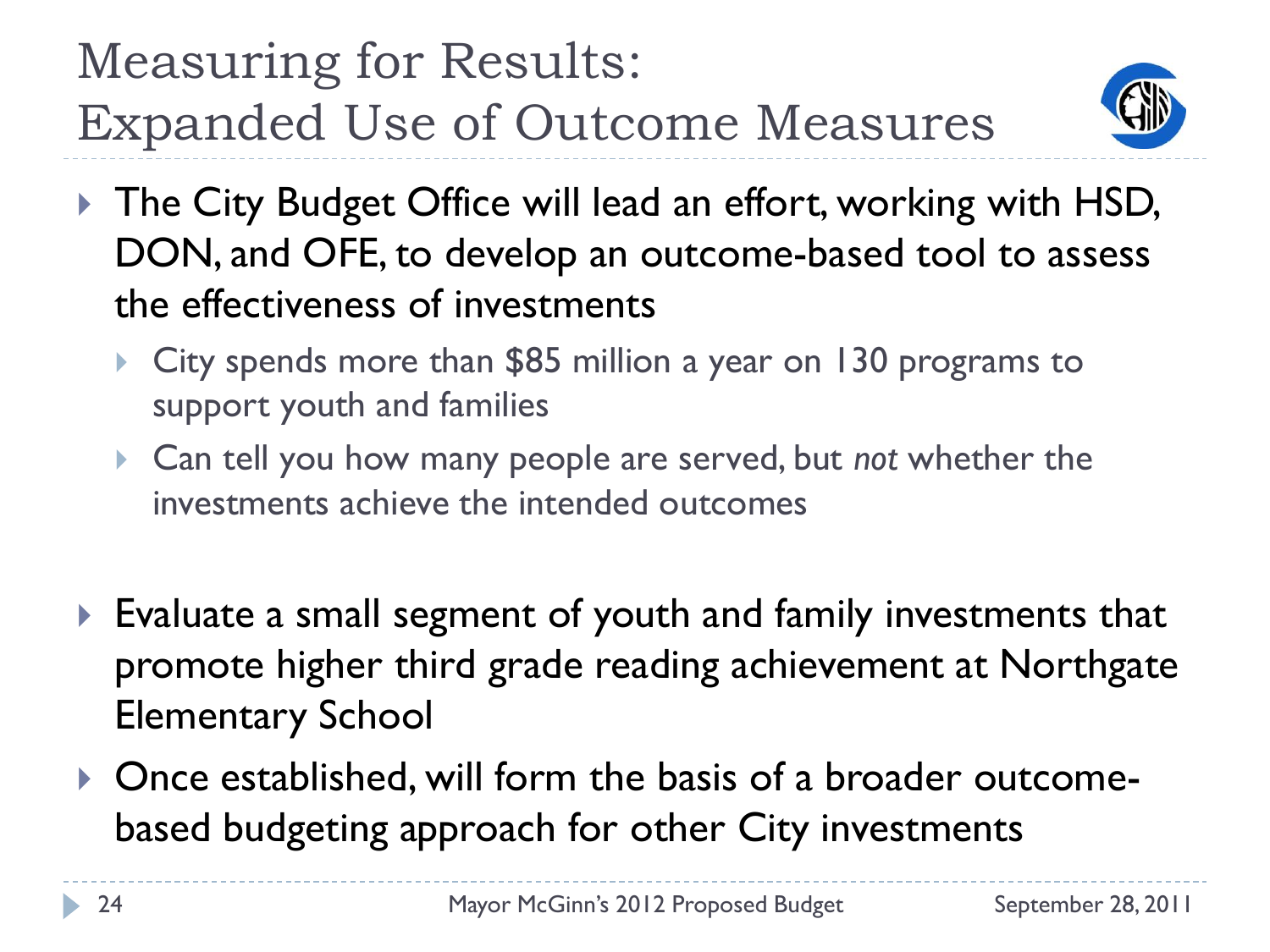

# Proactively Managing Labor Costs

- ▶ 2010 agreement with the Coalition of City Labor Unions to eliminate the COLA floors has saved the City \$12.2 million over two years
- ▶ Healthcare costs are \$6.2 million lower than what was assumed in the 2012 Endorsed Budget
	- Healthcare Management IDT identified additional changes to save the City between \$1 million and \$4 million starting in 2013. Labor has agreed to these changes.

#### Overtime savings in SDOT & SPU



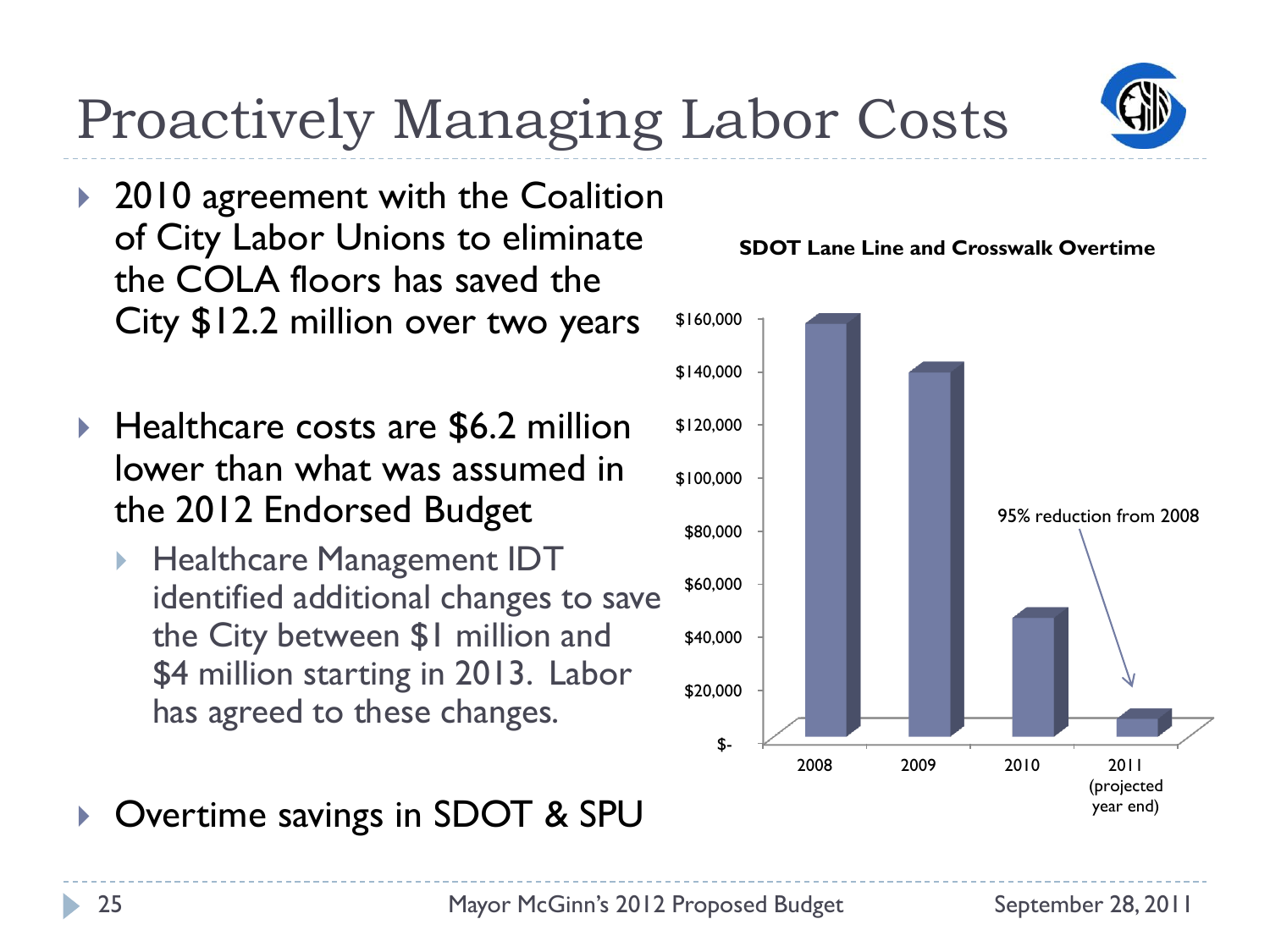

- **Fixes Deteriorating Community Assets** 
	- ▶ \$1.9 million insurance settlement for roof replacements for 6 City-owned community buildings
	- ▶ \$9.8 million of Parks Levy inflation savings for 17 Parks asset preservation projects
	- ▶ Magnuson Park's Building 30 renovation
	- Rubble Yard proceeds to meet street maintenance needs
- ▶ Allocating resources to DPD to promote job-creating green building development
- ▶ Investing Volunteer Park Conservatory fund balance to explore a more self-sustaining operating model for the Conservatory
- ▶ Funding to study high-capacity rail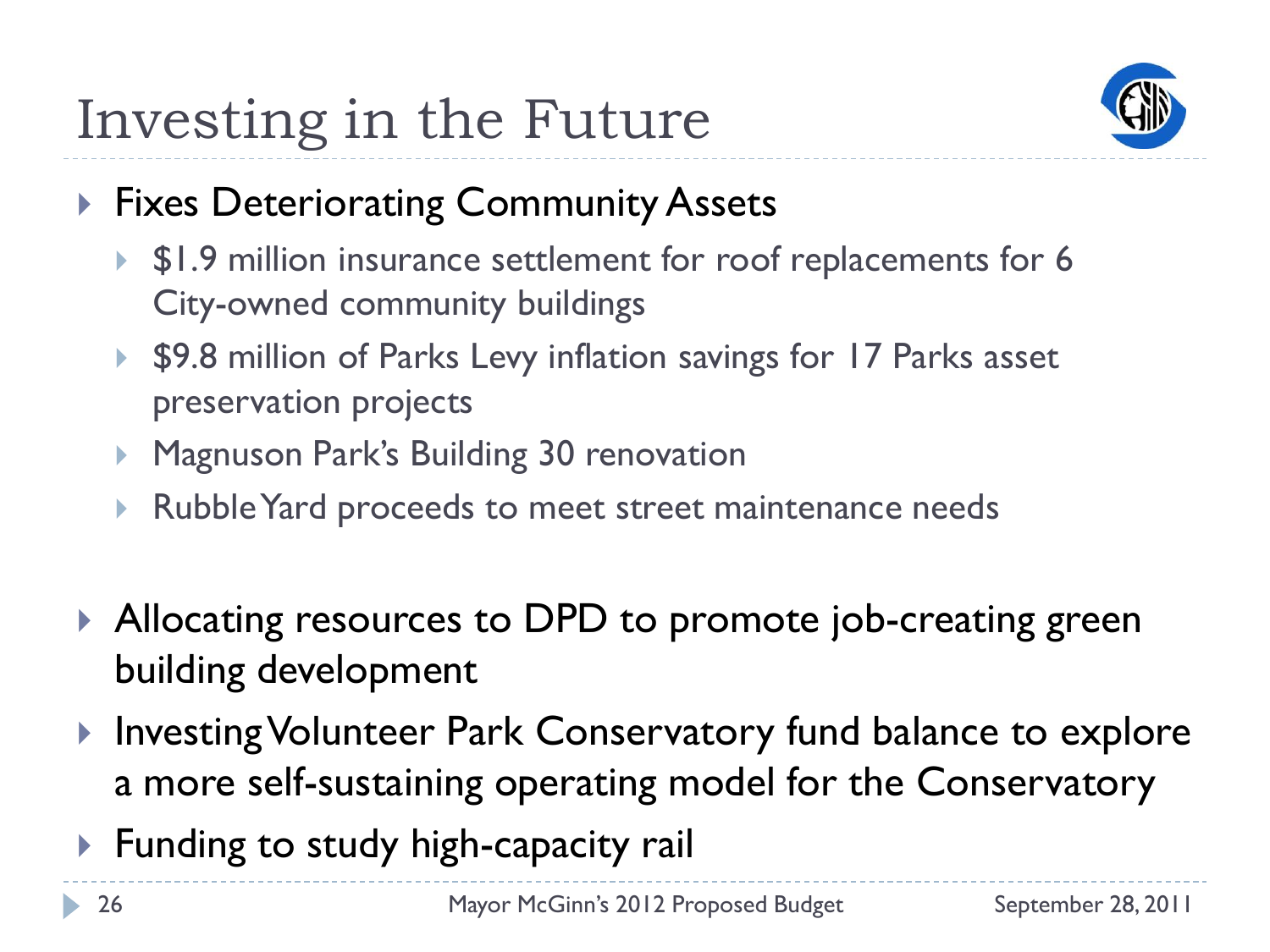

- ▶ Budget assumes Council adopts Mayor's proposed Rainy Day Fund enhancements
	- Builds in fiscal discipline to help protect the City from future revenue disruptions
	- $\rightarrow$  2012 contribution \$1.95 million, bringing the Fund up to \$13.2 million
		- By 2013 the Fund would be valued at \$17.2 million
- ▶ Retirement system is supported to the full actuarially recommended level







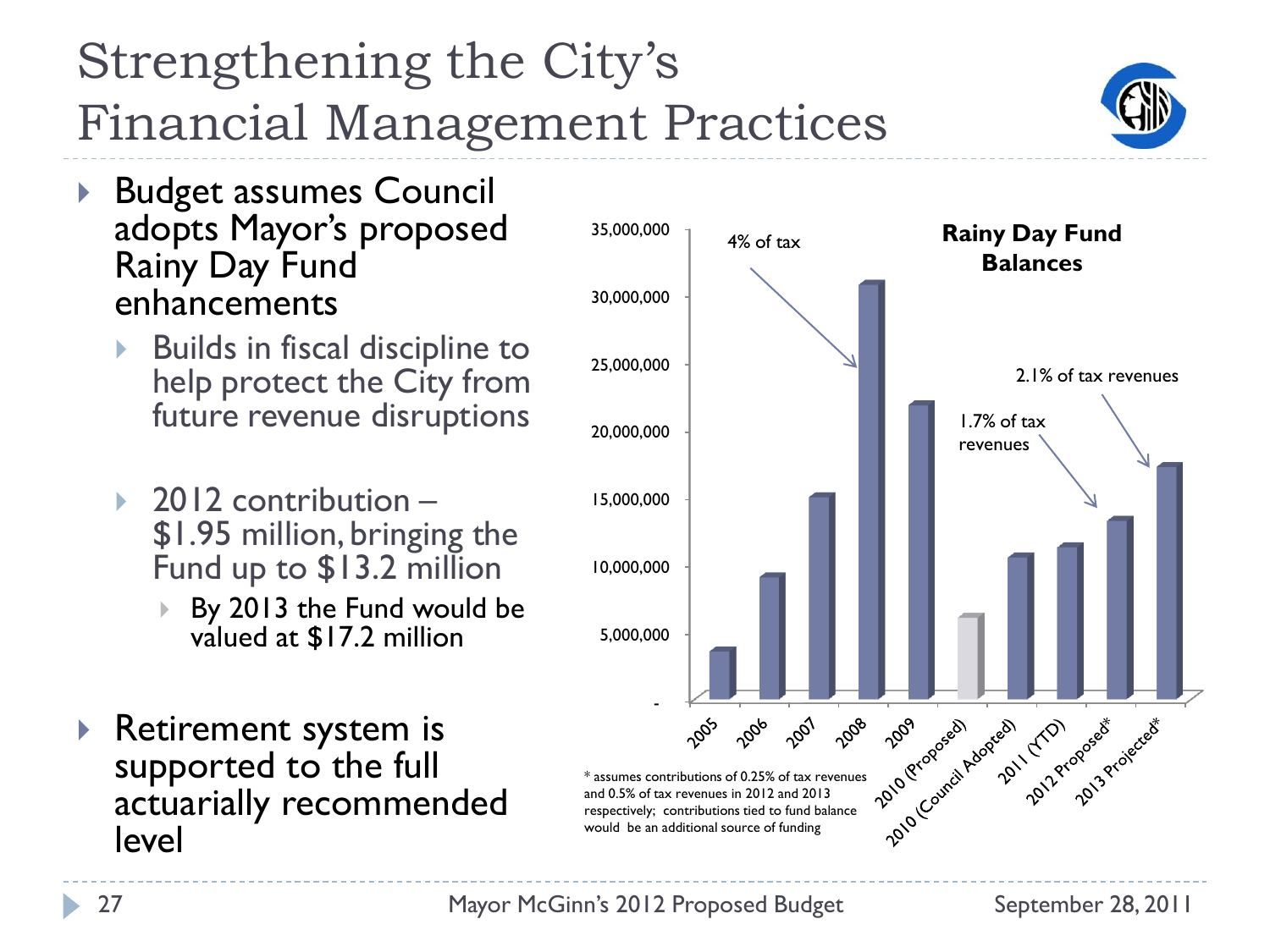

- ▶ In contrast to 2011, many of the City's non-General Fund dependent budgets have stabilized for 2012
	- Department of Planning and Development
	- ▶ Seattle City Light
	- ▶ Seattle Public Utilities
- ▶ Seattle Department of Transportation (SDOT) is the exception
	- Gas tax, street use, and reimbursable revenues remain weak
	- ▶ 2012 Proposed Budget closes a \$10 million budget gap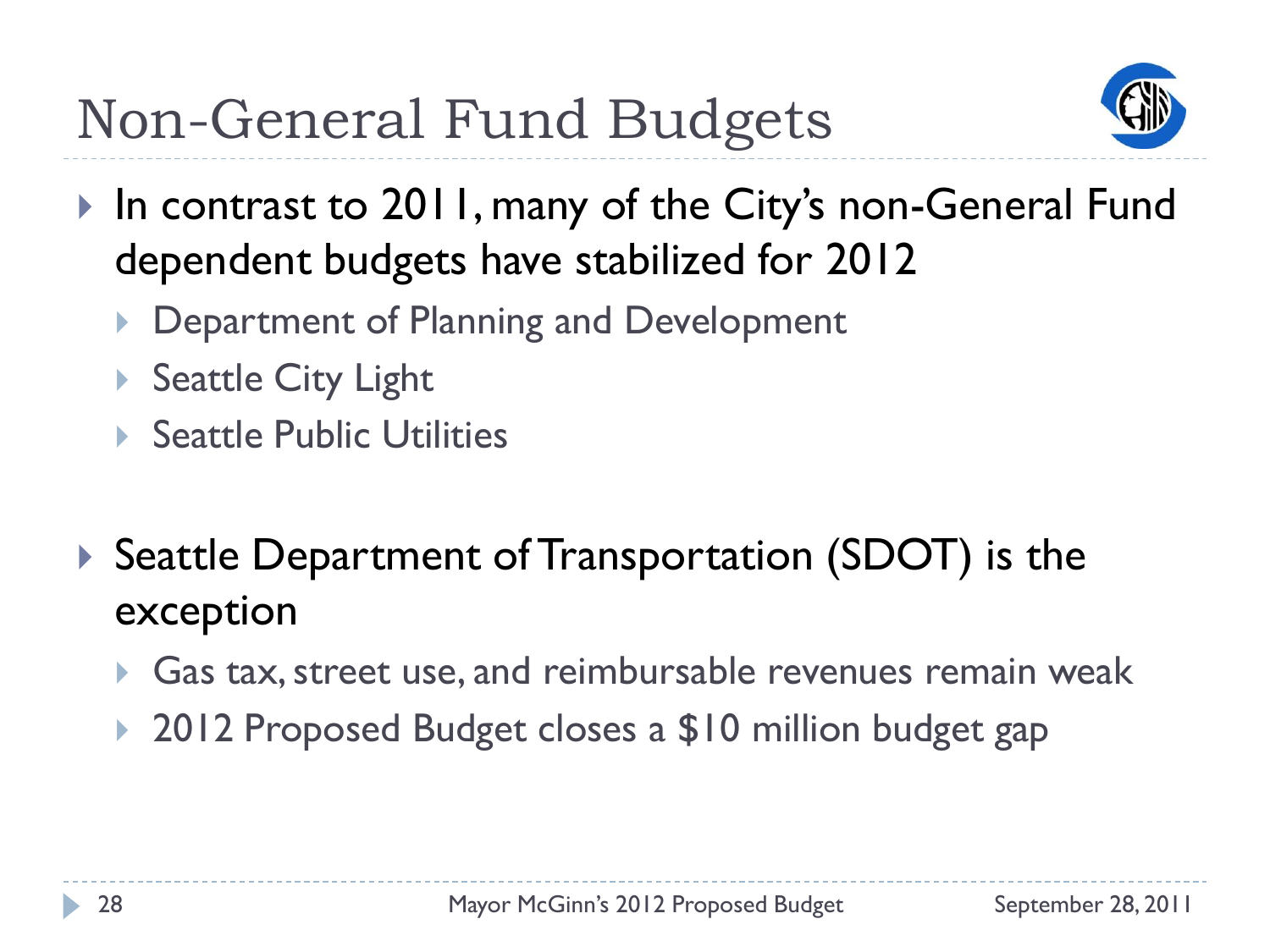

# CIP Overview

#### 2012-2017 CIP totals \$4.3 billion

- **▶ 61% utility projects**
- 31% transportation projects
- 8% general government projects
- $\blacktriangleright$  Funding for asset preservation remains scarce
	- REET revenue unlikely to rebound to historic highs
	- Investing one-time resources into asset preservation where feasible
- **Funding for strategic investments will** be needed; voters will need to weigh in
	- Seawall replacement funding
	- Investments in City's modal transportation plans
	- Asset preservation and major facility replacement during the 6-year planning horizon

| <b>Department</b>                          | 2012            | 2012-17 Total |
|--------------------------------------------|-----------------|---------------|
| (Spending in \$ millions)                  | <b>Proposed</b> |               |
|                                            |                 |               |
| <b>Finance and Administrative Services</b> | 30.1            | 123.0         |
| <b>Information Technology</b>              | 7.9             | 60.4          |
| Parks and Recreation                       | 51.7            | 130.0         |
| <b>Seattle Center</b>                      | 3.2             | 40.2          |
| Seattle Public Library                     | 1.6             | 9.66          |
| <b>Seattle Transportation</b>              | 189.0           | 1,339.4       |
| <b>Subtotal</b>                            | 283.5           | 1,702.6       |
| <b>City-owned Utilities</b>                |                 |               |
| Seattle City Light                         | 260.7           | 1,514.5       |
| SPU - Drainage & Wastewater                | 89.0            | 541.0         |
| SPU - Solid Waste                          | 16.8            | 148.3         |
| SPU - Technology Projects                  | 11.8            | 92.5          |
| SPU - Water                                | 50.1            | 339.6         |
| <b>Subtotal</b>                            | 428.5           | 2,635.9       |
| <b>City Total</b>                          | 711.9           | 4,338.6       |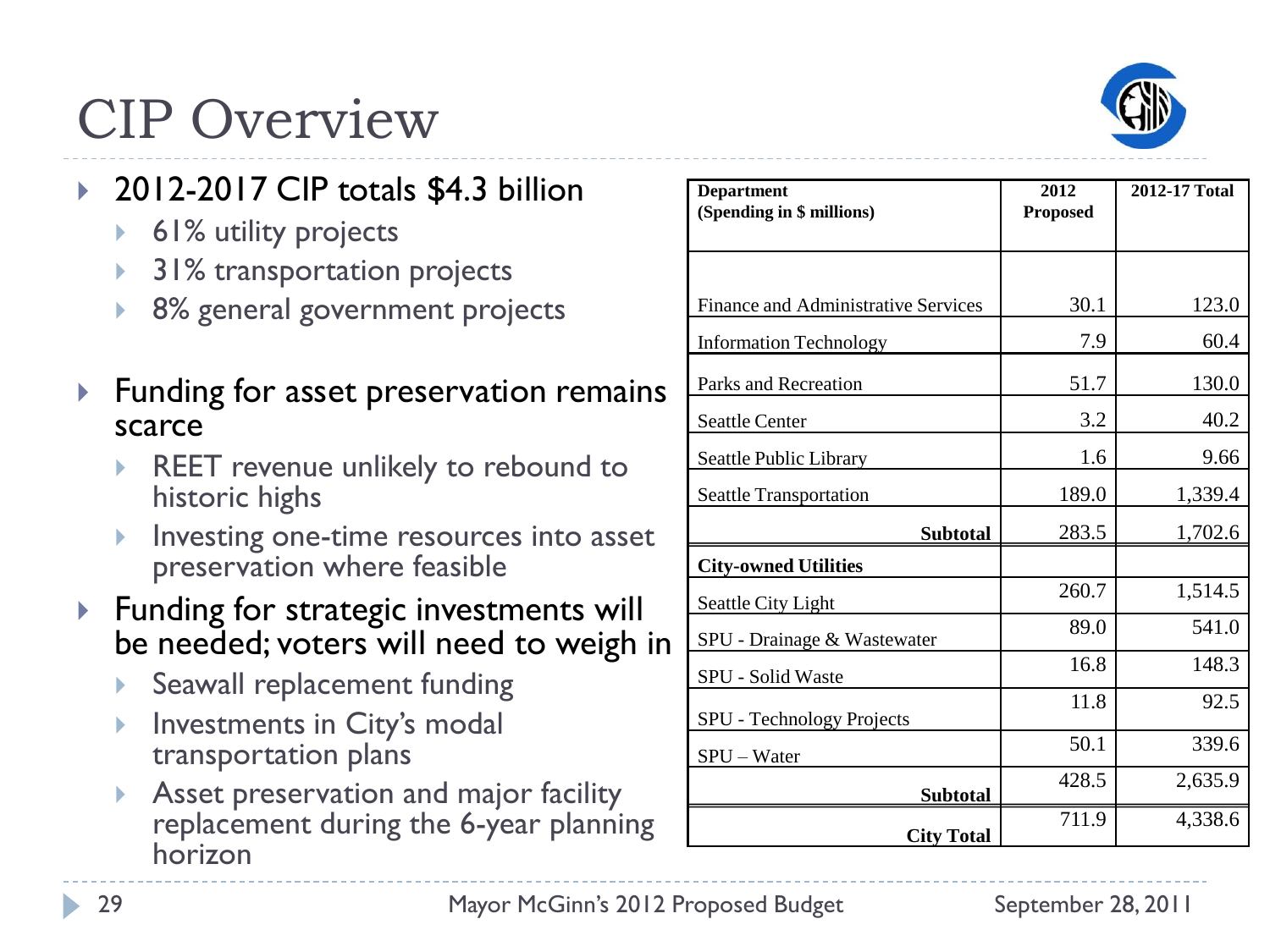# Looking Ahead: Economy Remains Fragile



- ▶ As is typical, Proposed Budget relies on the August revenue forecast, which is based on data through July
- In August & September, increased signs that the economy is weaker than national economists previously anticipated
	- Great Recession deeper than previously thought; recovery weaker
	- Debt ceiling debate and U.S. sovereign debt downgrade undermined consumer confidence
	- ▶ Concern over Europe increased
	- Stock market tumbled; erasing the gains achieved in the  $1^{st}$  half of 2011
	- National forecasts released in August & September gloomier than in July
- As a result, the City revenue team anticipates a modest erosion of General Fund revenues when the forecast is updated in November
	- Budget sets aside a reserve in preparation for potential revenue weakness
	- ▶ Erosion in revenues will likely also increase the size of the 2013 and 2014 deficits
	- City must take a long-term view in evaluating near-term budget decisions